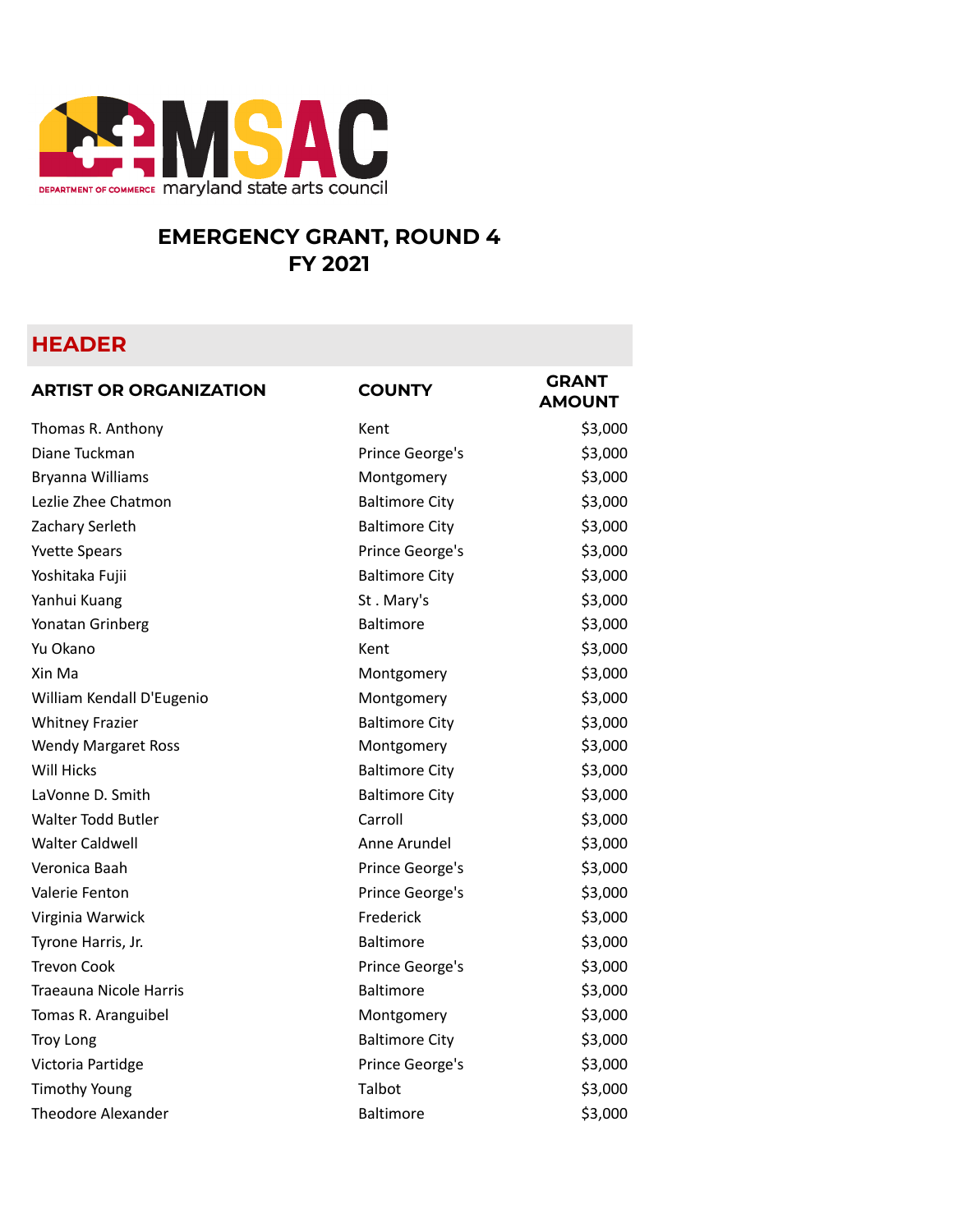| <b>Todd Matthew Stotler</b>    | Washington            | \$3,000 |
|--------------------------------|-----------------------|---------|
| <b>Tiffany Lynette Royster</b> | Prince George's       | \$3,000 |
| <b>Timothy Sherman</b>         | Frederick             | \$3,000 |
| Thomas D. Tomlinson            | Prince George's       | \$3,000 |
| Tammi Becker                   | Allegany              | \$3,000 |
| Tehya Faulk                    | Prince George's       | \$3,000 |
| <b>Tedrick Bonds</b>           | Prince George's       | \$3,000 |
| Terique Queen                  | <b>Baltimore</b>      | \$3,000 |
| Tatiana Sarbinska              | Frederick             | \$3,000 |
| Tanya Upshur                   | Prince George's       | \$3,000 |
| Tahra Bonds                    | Prince George's       | \$3,000 |
| Suzanne E. Galletti            | <b>Baltimore</b>      | \$3,000 |
| <b>Susan Roberts Rome</b>      | <b>Baltimore City</b> | \$3,000 |
| Sylvia Minnetta Jones          | <b>Baltimore City</b> | \$3,000 |
| Tamaraukontorukpa Agbegha      | Montgomery            | \$3,000 |
| Tae Ho Hwang                   | <b>Baltimore City</b> | \$3,000 |
| Suneeta Misra                  | Montgomery            | \$3,000 |
| <b>Stormy Kim Ramsey</b>       | Charles               | \$3,000 |
| L. Steven Gellman              | Frederick             | \$3,000 |
| <b>Steven Moffett</b>          | <b>Baltimore City</b> | \$3,000 |
| Steven W. Sachse               | Prince George's       | \$3,000 |
| Christine Sajecki              | <b>Baltimore City</b> | \$3,000 |
| Marcus E. Ford                 | Prince George's       | \$3,000 |
| Elizabeth Lucas                | Frederick             | \$3,000 |
| Derrick A. Michaels            | <b>Baltimore City</b> | \$3,000 |
| Joshua Fishbein                | Montgomery            | \$3,000 |
| Meghan E. Davis                | Frederick             | \$3,000 |
| Susan Jennifer Goldman         | Montgomery            | \$3,000 |
| Lavena Johanson                | <b>Baltimore City</b> | \$3,000 |
| Cheick Hamala Diabate          | Montgomery            | \$3,000 |
| Anna Teresa Myers              | <b>Baltimore City</b> | \$3,000 |
| Daniel P. Burns                | <b>Baltimore</b>      | \$3,000 |
| Elizabeth Jane Cadwalader      | <b>Baltimore City</b> | \$3,000 |
| <b>Greta Thomas</b>            | Harford               | \$3,000 |
| Elzbieta M. Sikorska-Pettit    | Montgomery            | \$3,000 |
| Martina Sestakova              | Montgomery            | \$3,000 |
| Pamela J. Moultrie             | Prince George's       | \$3,000 |
| Nkemakolam Nwaigwe             | <b>Baltimore City</b> | \$3,000 |
| Anita Thomas                   | Washington            | \$3,000 |
| Jordan Lawson                  | Baltimore             | \$3,000 |
| Jacob Elliott Cordell          | Howard                | \$3,000 |
| Ruth Logsdon                   | Montgomery            | \$3,000 |
| Katelyn Mcgehee                | Baltimore             | \$3,000 |
|                                |                       |         |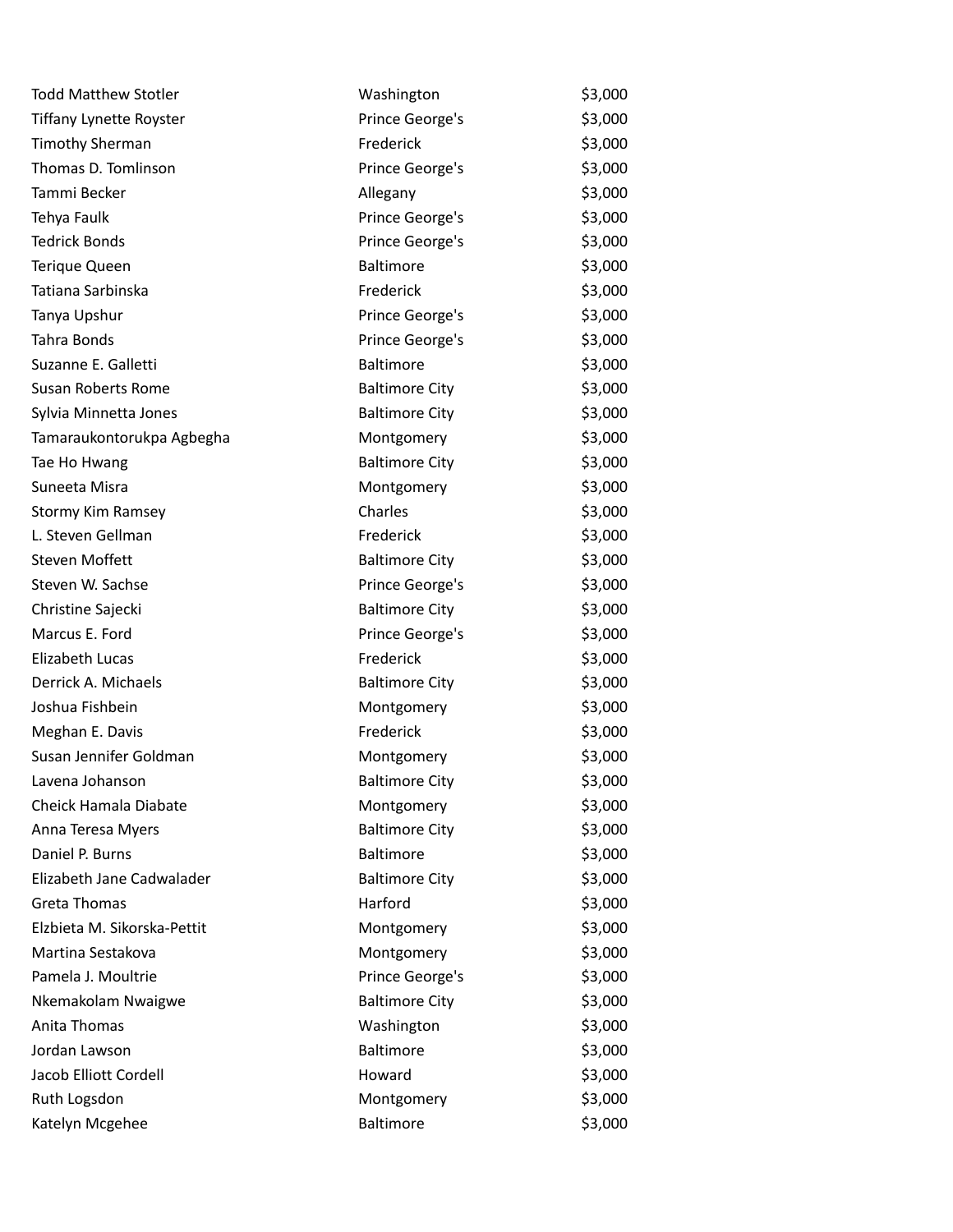| Anna M. Mwalagho             | Prince George's       | \$3,000 |
|------------------------------|-----------------------|---------|
| Sharon D. Robinson           | Prince George's       | \$3,000 |
| Redeat Assefa                | Montgomery            | \$3,000 |
| <b>Oba Harris</b>            | Prince George's       | \$3,000 |
| Anthony Ivory                | Prince George's       | \$3,000 |
| Lior Willinger               | <b>Baltimore City</b> | \$3,000 |
| Jasjyot Singh Hans           | <b>Baltimore City</b> | \$3,000 |
| Helen Smith Tarchalski       | Anne Arundel          | \$3,000 |
| Hedieh J. Ilchi              | Montgomery            | \$3,000 |
| Kristin Putchinksi           | <b>Baltimore City</b> | \$3,000 |
| Andrew Grimm                 | Carroll               | \$3,000 |
| Angeline Marjorie Jones      | <b>Baltimore</b>      | \$3,000 |
| Christopher Kojzar           | <b>Baltimore City</b> | \$3,000 |
| Elizabeth Grace Hill         | Montgomery            | \$3,000 |
| N'Deye Diakhate              | <b>Baltimore City</b> | \$3,000 |
| Nita Raj                     | Montgomery            | \$3,000 |
| Geeta Raj                    | Prince George's       | \$3,000 |
| Christopher Ousley           | Prince George's       | \$3,000 |
| Forrest A. Bogan             | Talbot                | \$3,000 |
| Rochelle Abramowitz          | Howard                | \$3,000 |
| Pamela M. Ward               | Prince George's       | \$3,000 |
| Erin Cassell                 | Howard                | \$3,000 |
| Lena Seikaly                 | Prince George's       | \$3,000 |
| Ann B. Stoddard              | Prince George's       | \$3,000 |
| Kathleen Casey Dunn          | Howard                | \$3,000 |
| Evan Johnson                 | Baltimore             | \$3,000 |
| Cory Oberndorfer             | Montgomery            | \$3,000 |
| Patrick Payne                | Prince George's       | \$3,000 |
| Simone Baron                 | Montgomery            | \$3,000 |
| Renee Taylor                 | Prince George's       | \$3,000 |
| <b>Bailey Orenia-Sessoms</b> | Anne Arundel          | \$3,000 |
| Alison Gayne-Hill            | Anne Arundel          | \$3,000 |
| <b>Justin Duvall</b>         | <b>Baltimore City</b> | \$3,000 |
| Jeffrey Warren Harrison      | Frederick             | \$3,000 |
| Ezekiel Jackson              | <b>Baltimore City</b> | \$3,000 |
| Sheila Cherry                | Worcester             | \$3,000 |
| Iris Dickerson               | Cecil                 | \$3,000 |
| Mark G. Edwards              | <b>Baltimore City</b> | \$3,000 |
| Amy Bliss Tenney             | Baltimore             | \$3,000 |
| Markeeta Whiten              | Frederick             | \$3,000 |
| Falkner Discher              | Harford               | \$3,000 |
| Malissa Wilkins              | <b>Baltimore City</b> | \$3,000 |
| N'jeri Agyeman               | Prince George's       | \$3,000 |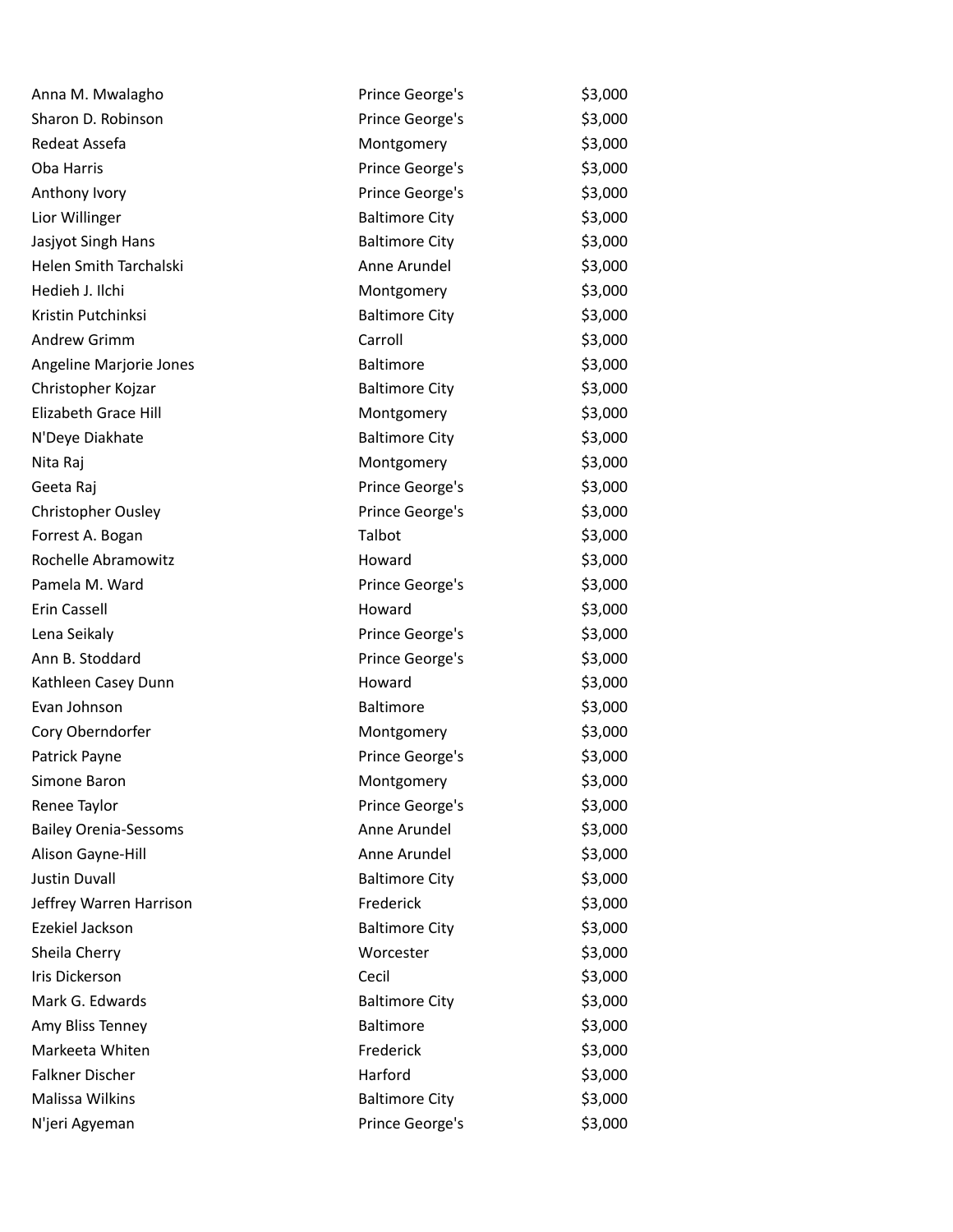| Chyna Mae Fries                  | Prince George's       | \$3,000 |
|----------------------------------|-----------------------|---------|
| Christopher James                | Carroll               | \$3,000 |
| Ray Llanos                       | Montgomery            | \$3,000 |
| Christine Warren                 | Prince George's       | \$3,000 |
| Denise M. Jones                  | Montgomery            | \$3,000 |
| Linda Jacobson                   | Baltimore             | \$3,000 |
| David Jacobson                   | Baltimore             | \$3,000 |
| Sarah Magida                     | <b>Baltimore City</b> | \$3,000 |
| Jennifer Sterling                | Anne Arundel          | \$3,000 |
| Kelly Smith                      | <b>Baltimore City</b> | \$3,000 |
| Erin Snedecor                    | Prince George's       | \$3,000 |
| John Christopher Urquiaga        | Montgomery            | \$3,000 |
| Alexander D'Agostino             | <b>Baltimore City</b> | \$3,000 |
| Liam Elliot Doughtie             | <b>Baltimore City</b> | \$3,000 |
| Brandon J. Felder                | Prince George's       | \$3,000 |
| Greta Chapin McGill              | Prince George's       | \$3,000 |
| <b>Martin Blank</b>              | Montgomery            | \$3,000 |
| Alan Trent Blackman              | <b>Baltimore City</b> | \$3,000 |
| Jeffrey Auxer                    | Worcester             | \$3,000 |
| Jeffrey Damon Ebb, Jr.           | Anne Arundel          | \$3,000 |
| Gary Schwartz                    | Frederick             | \$3,000 |
| Rachel Anne Warren               | Frederick             | \$3,000 |
| Luke Roberts                     | Howard                | \$3,000 |
| STEPHANIE E. PARKER              | Prince George's       | \$3,000 |
| <b>DENISE SCHNEIDER</b>          | Baltimore             | \$3,000 |
| Stephen Smith                    | Montgomery            | \$3,000 |
| Elizabeth Lavely Miller-Kershman | <b>Baltimore City</b> | \$3,000 |
| Harold McGregor                  | Prince George's       | \$3,000 |
| Nathanael Brown                  | Anne Arundel          | \$3,000 |
| Justin Winkel                    | <b>Baltimore</b>      | \$3,000 |
| Irene lalenti                    | <b>Baltimore City</b> | \$3,000 |
| Margo Burley                     | Baltimore             | \$3,000 |
| Corinthia T. Cromwell            | Baltimore             | \$3,000 |
| Maureen Porto                    | Anne Arundel          | \$3,000 |
| <b>Philip Muriel</b>             | <b>Baltimore City</b> | \$3,000 |
| Joy Emmanuela Arit Etukudo       | Prince George's       | \$3,000 |
| <b>Edward Daniel Hrybyk</b>      | <b>Baltimore City</b> | \$3,000 |
| Patricia J. Lent                 | Montgomery            | \$3,000 |
| Selena Joanna Benally            | Prince George's       | \$3,000 |
| Raysheen Bazemore                | Baltimore             | \$3,000 |
| Raquel Algarin                   | Baltimore             | \$3,000 |
| <b>Barry Louis Polisar</b>       | Montgomery            | \$3,000 |
| Marly Hernandez Cortes           | <b>Baltimore City</b> | \$3,000 |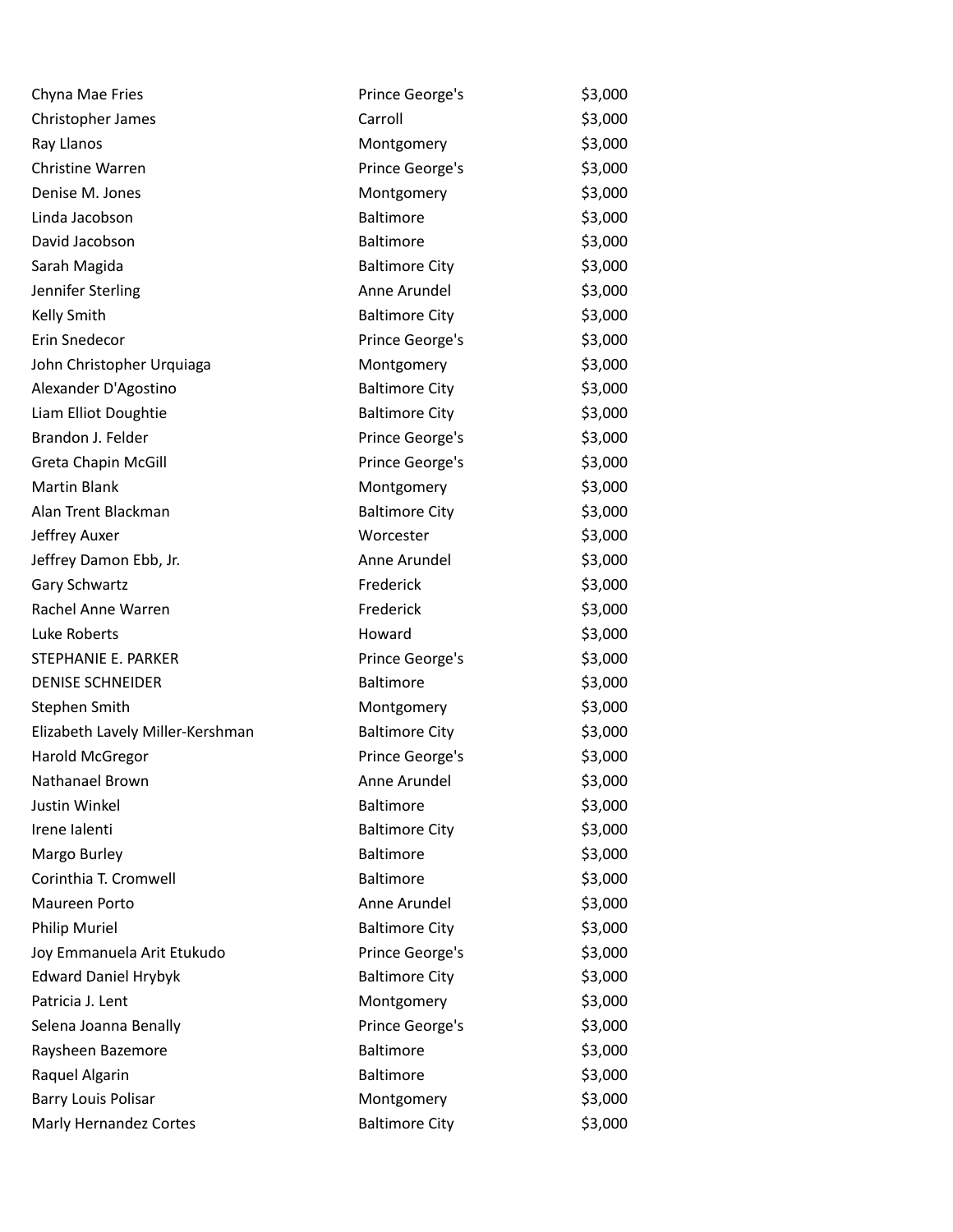| Marsha Stein                  | Prince George's       | \$3,000 |
|-------------------------------|-----------------------|---------|
| Lun Li                        | Howard                | \$3,000 |
| Isaiah Franklin Carter        | Calvert               | \$3,000 |
| Cory Jackson Bailey           | <b>Baltimore City</b> | \$3,000 |
| Charles N. Thomas             | Montgomery            | \$3,000 |
| Stephen Schuyler              | <b>Baltimore City</b> | \$3,000 |
| Kristen Dubenion-Smith        | Anne Arundel          | \$3,000 |
| Daniel Smartt                 | Prince George's       | \$3,000 |
| Shelby Blondell               | Anne Arundel          | \$3,000 |
| Deborah C. Grossman           | Montgomery            | \$3,000 |
| Asher Herzog                  | <b>Baltimore City</b> | \$3,000 |
| Robert F. Smith               | Howard                | \$3,000 |
| Alena Budd                    | Prince George's       | \$3,000 |
| Bari Allison Hochwald-Cagnola | <b>Baltimore City</b> | \$3,000 |
| Najma Nuriddin                | <b>Baltimore City</b> | \$3,000 |
| Litien Li                     | Montgomery            | \$3,000 |
| <b>Scott Gerald Smith</b>     | <b>Baltimore</b>      | \$3,000 |
| D'Asia Smith                  | Prince George's       | \$3,000 |
| Kei Ito                       | <b>Baltimore City</b> | \$3,000 |
| Adedayo Fashina               | <b>Baltimore City</b> | \$3,000 |
| Karen Jean Dietzius           | <b>Baltimore</b>      | \$3,000 |
| Derrick Brown                 | Prince George's       | \$3,000 |
| Aleighsha Mitchell            | Prince George's       | \$3,000 |
| Nicole Jackson                | Prince George's       | \$3,000 |
| Julie Diana Smith             | Anne Arundel          | \$3,000 |
| Dior A. Brown                 | Prince George's       | \$3,000 |
| Spyridon Koliavasilis         | <b>Baltimore City</b> | \$3,000 |
| <b>Elaine Robnett Moore</b>   | Montgomery            | \$3,000 |
| Jay Swanson                   | <b>Baltimore</b>      | \$3,000 |
| Glenn Campbell                | <b>Baltimore</b>      | \$3,000 |
| Jonathan Brickous             | <b>Baltimore City</b> | \$3,000 |
| Nuri Hazzard                  | Prince George's       | \$3,000 |
| Reynard Taylor, Jr.           | <b>Baltimore City</b> | \$3,000 |
| Katherine Hileman             | <b>Baltimore City</b> | \$3,000 |
| Paul W. Coyle                 | Baltimore             | \$3,000 |
| Hyojin Ahn                    | Montgomery            | \$3,000 |
| Ellen J. Graham               | Anne Arundel          | \$3,000 |
| Jason Calhoun                 | Prince George's       | \$3,000 |
| Malcolm McFadden              | Anne Arundel          | \$3,000 |
| <b>Brandon Kanion</b>         | <b>Baltimore City</b> | \$3,000 |
| Michael Kirby                 | <b>Baltimore City</b> | \$3,000 |
| Justin Jacobs                 | Baltimore             | \$3,000 |
| Alyssa Maloof                 | Worcester             | \$3,000 |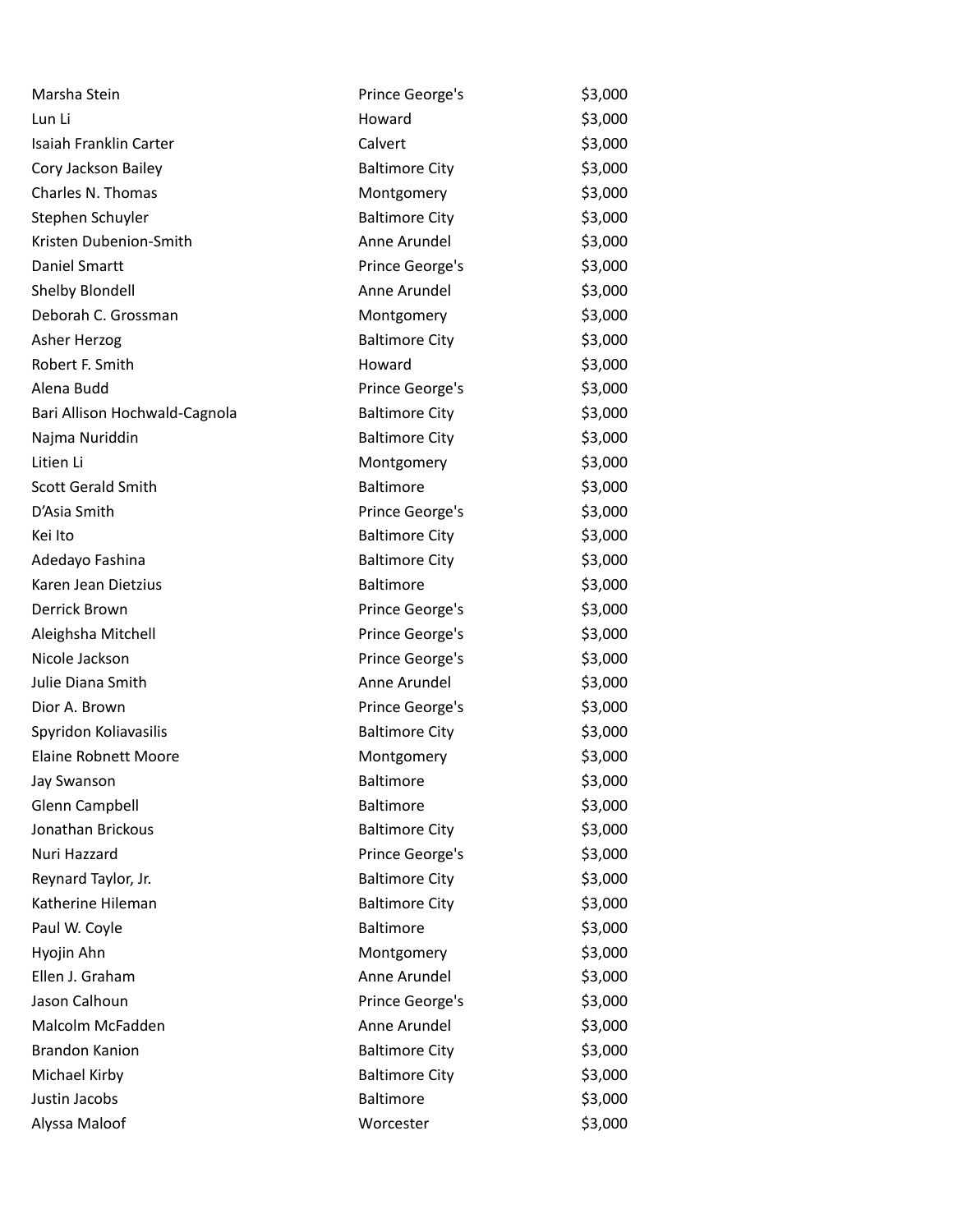| <b>Brandon Woody</b>         | Baltimore             | \$3,000 |
|------------------------------|-----------------------|---------|
| <b>Desmond Hammond</b>       | <b>Baltimore City</b> | \$3,000 |
| Omowunmi Oni-Dandridge       | <b>Baltimore</b>      | \$3,000 |
| David Zuccarini              | Howard                | \$3,000 |
| Jason Wilson                 | Howard                | \$3,000 |
| Preston Sampson              | Montgomery            | \$3,000 |
| Cyrus Lewis                  | <b>Baltimore</b>      | \$3,000 |
| Stephanie Ward               | Somerset              | \$3,000 |
| Kari Shea                    | Anne Arundel          | \$3,000 |
| Jonathan Chen                | Montgomery            | \$3,000 |
| Anthony Franklin Parker, Jr. | <b>Baltimore City</b> | \$3,000 |
| Andrea Lynn Sauer            | Harford               | \$3,000 |
| Jared Denhard                | <b>Baltimore</b>      | \$3,000 |
| Carol A. Vogel               | Anne Arundel          | \$3,000 |
| Adanna Johnson               | Baltimore             | \$3,000 |
| Shanye Huang                 | Montgomery            | \$3,000 |
| James Singewald              | <b>Baltimore City</b> | \$3,000 |
| Chuanda M. Mason             | Anne Arundel          | \$3,000 |
| Darice Ejay McDonald         | <b>Baltimore</b>      | \$3,000 |
| Gedalia Vera                 | Frederick             | \$3,000 |
| Christie G. Farlow           | Wicomico              | \$3,000 |
| Ahmere Ware                  | Washington            | \$3,000 |
| Lauren Genovese              | <b>Baltimore City</b> | \$3,000 |
| <b>Breiana Seals</b>         | Prince George's       | \$3,000 |
| Casey Michaloski             | <b>Baltimore City</b> | \$3,000 |
| Jason Becker                 | Alleghany             | \$3,000 |
| Alexandra Brawn              | Alleghany             | \$3,000 |
| Kevin McKee                  | Prince George's       | \$3,000 |
| Joanne Tucker                | Carroll               | \$3,000 |
| Darrelynne Strother          | Prince George's       | \$3,000 |
| Elizabeth Ellen Hertzler     | <b>Baltimore City</b> | \$3,000 |
| Madaline C. Tomlinson        | Baltimore             | \$3,000 |
| Alexander Rothschild         | Howard                | \$3,000 |
| Loryn Chen                   | Montgomery            | \$3,000 |
| Sobia Ahmad                  | Montgomery            | \$3,000 |
| Katie Thompson               | Anne Arundel          | \$3,000 |
| Michael J. Harris            | Baltimore             | \$3,000 |
| Samantha Cromwell            | Prince George's       | \$3,000 |
| Devin Mack                   | Baltimore             | \$3,000 |
| Rosemari Kelly               | Harford               | \$3,000 |
| Philip Cromwell              | Prince George's       | \$3,000 |
| <b>Elliott Grabill</b>       | <b>Baltimore City</b> | \$3,000 |
| Luis Garay                   | Montgomery            | \$3,000 |
|                              |                       |         |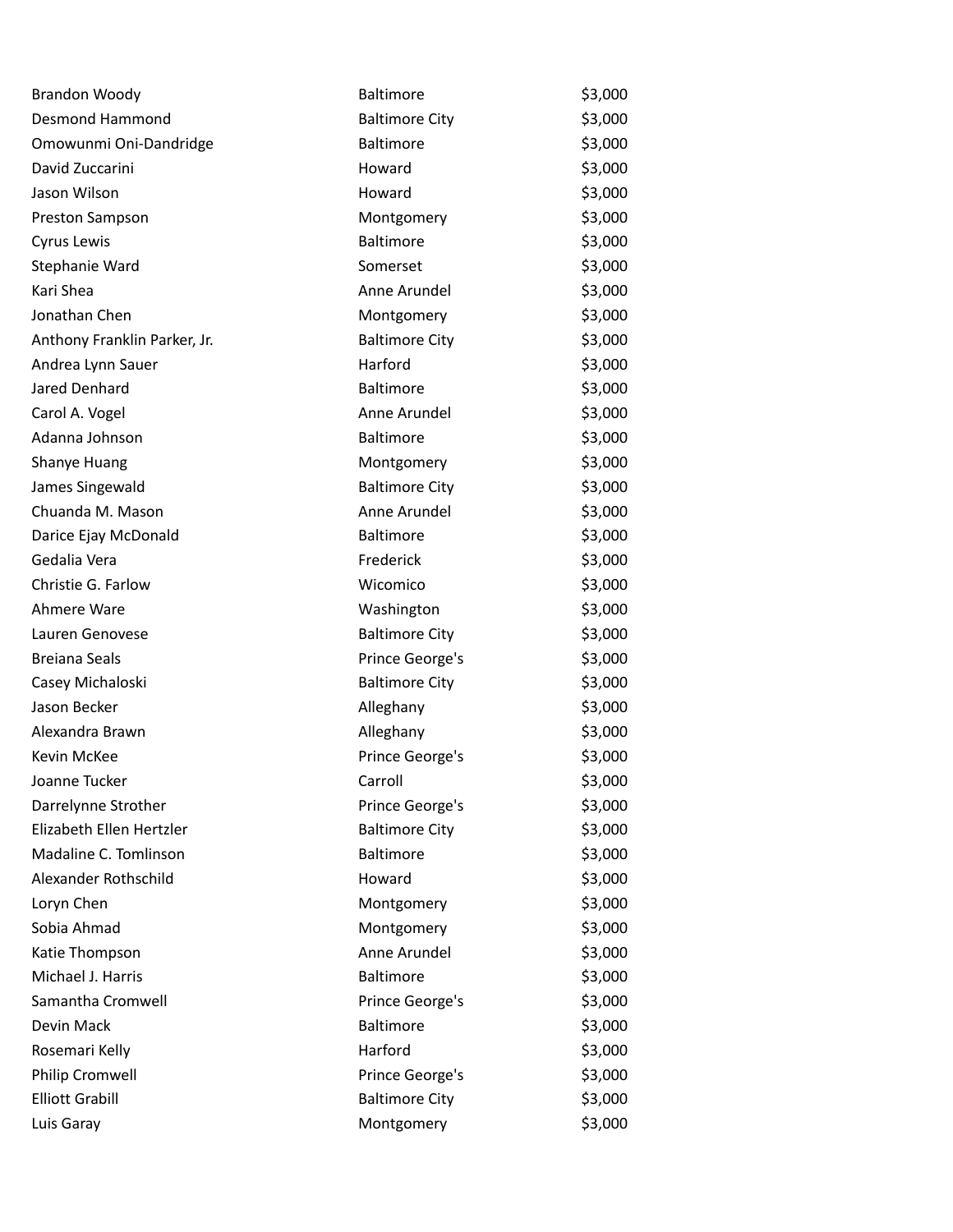| Fredy Antonio Granillo Granados | Kent                  | \$3,000 |
|---------------------------------|-----------------------|---------|
| Diamond Barmer                  | Harford               | \$3,000 |
| Shaun Tucker                    | Allegany              | \$3,000 |
| Christopher Moore-Bilicki       | Prince George's       | \$3,000 |
| Beth-Ann Wilson Van Cleve       | <b>Baltimore City</b> | \$3,000 |
| Daniel C. Ojeda                 | Frederick             | \$3,000 |
| Ginevra Shay                    | <b>Baltimore City</b> | \$3,000 |
| Damon Foreman                   | Howard                | \$3,000 |
| Mark J. Merella                 | Montgomery            | \$3,000 |
| Nahami M. Sampson               | Prince George's       | \$3,000 |
| Sebastian S. Wang               | Montgomery            | \$3,000 |
| Qwishuna Smith                  | <b>Baltimore City</b> | \$3,000 |
| Nishi Chawla                    | Montgomery            | \$3,000 |
| Clarence Ward III               | <b>Baltimore City</b> | \$3,000 |
| Joy Postell                     | <b>Baltimore City</b> | \$3,000 |
| Patrick William Lord            | Montgomery            | \$3,000 |
| Maya Henry                      | <b>Baltimore</b>      | \$3,000 |
| <b>Reniel Sagcal</b>            | <b>Baltimore City</b> | \$3,000 |
| Solomon Beka                    | Montgomery            | \$3,000 |
| Brenna O'Grady                  | <b>Baltimore City</b> | \$3,000 |
| Charles P. Barnett              | Montgomery            | \$3,000 |
| Benjamin Jancewicz              | <b>Baltimore</b>      | \$3,000 |
| Mark L. Schatz                  | Anne Arundel          | \$3,000 |
| <b>Bridget Elaine Woodbury</b>  | <b>Baltimore City</b> | \$3,000 |
| Kim Bradley                     | <b>Baltimore</b>      | \$3,000 |
| James Jeremiah Gummer           | Baltimore             | \$3,000 |
| Christopher Brown               | Prince George's       | \$3,000 |
| Dimitri Fantini                 | Howard                | \$3,000 |
| Manuel G. Arciniega             | Montgomery            | \$3,000 |
| Nathan Bergman                  | Montgomery            | \$3,000 |
| Mary Daughton                   | Baltimore             | \$3,000 |
| Jamal Amir Smith                | <b>Baltimore City</b> | \$3,000 |
| Lily Udumukwu                   | Baltimore             | \$3,000 |
| Paula Dayana Saneaux Ovalle     | Washington            | \$3,000 |
| Linda Tucker                    | Allegany              | \$3,000 |
| Christopher P. Sloan            | Allegany              | \$3,000 |
| Antonio Hernandez               | Prince George's       | \$3,000 |
| Aleah McWilliams                | Prince George's       | \$3,000 |
| <b>Emily Wright</b>             | Prince George's       | \$3,000 |
| <b>Ebony Evans</b>              | <b>Baltimore City</b> | \$3,000 |
| Christine Wilkin                | Prince George's       | \$3,000 |
| Kathleen Cordelia Geldard       | Prince George's       | \$3,000 |
| Austin Gaskin                   | Prince George's       | \$3,000 |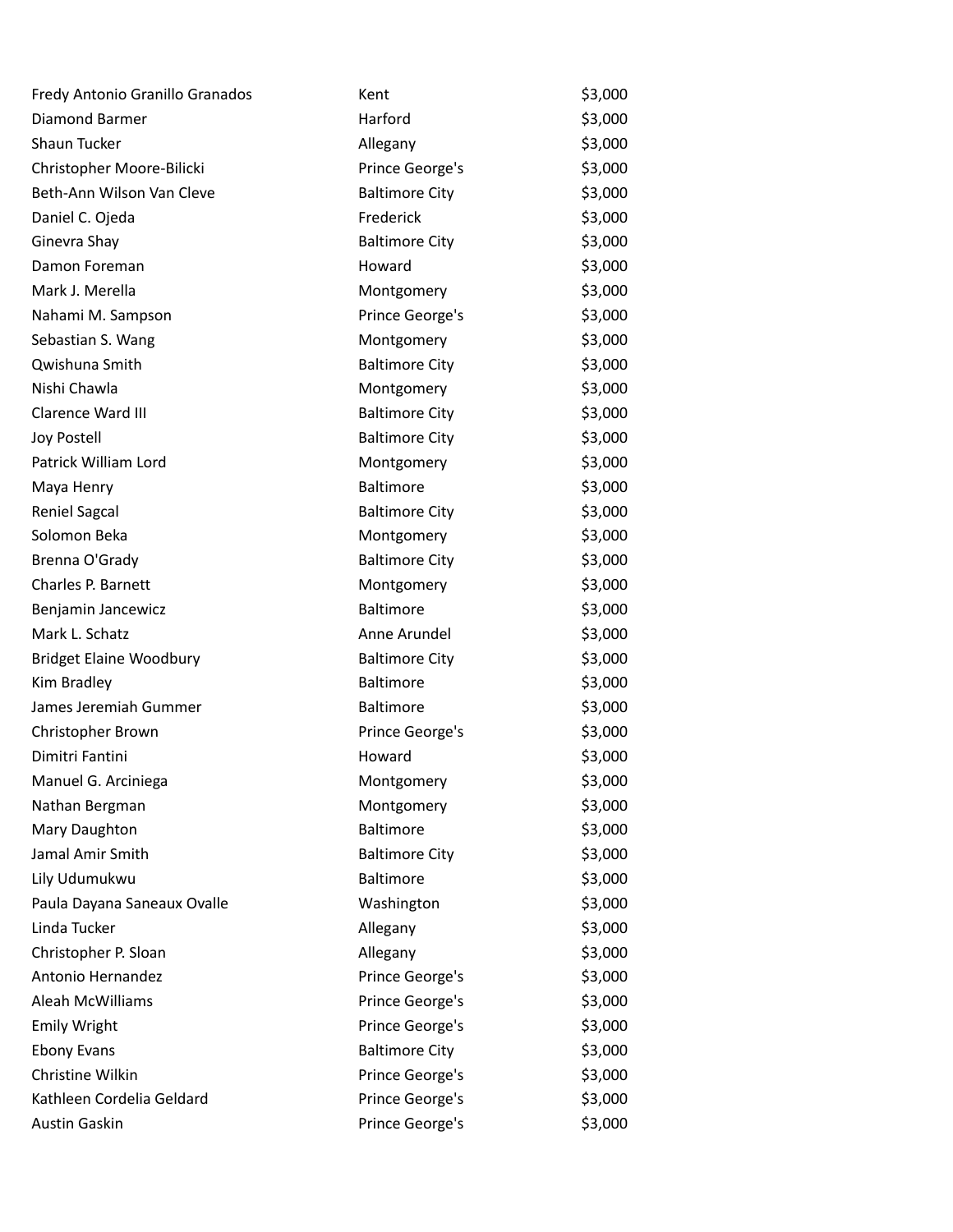| Ania Flanigan             | <b>Baltimore City</b> | \$3,000 |
|---------------------------|-----------------------|---------|
| Jonathan W. Brown         | Howard                | \$3,000 |
| Jennifer N. Shannon       | <b>Baltimore City</b> | \$3,000 |
| Bomani D. Armah           | Prince George's       | \$3,000 |
| Larry A. Friedman         | Anne Arundel          | \$3,000 |
| <b>Sheldon Thwaites</b>   | Prince George's       | \$3,000 |
| Joseph Pugliese           | Prince George's       | \$3,000 |
| Keaunte Johnson           | <b>Baltimore</b>      | \$3,000 |
| Duncan S. Moore           | Baltimore             | \$3,000 |
| Melanie Bulavinetz        | Montgomery            | \$3,000 |
| <b>Gregory Gerald May</b> | Howard                | \$3,000 |
| Louis E. Campbell         | Baltimore             | \$3,000 |
| Justin James Taylor       | Baltimore             | \$3,000 |
| Jeron White               | <b>Baltimore City</b> | \$3,000 |
| Cameron B. Falby          | <b>Baltimore City</b> | \$3,000 |
| Kathryn McMurry           | Montgomery            | \$3,000 |
| Carol-lynn Swol           | Prince George's       | \$3,000 |
| Arielle Tesoriero         | Somerset              | \$3,000 |
| William C. Jenkins        | Prince George's       | \$3,000 |
| Elizabeth Woodson         | <b>Baltimore City</b> | \$3,000 |
| Sabrina Selma Mandell     | Montgomery            | \$3,000 |
| Danielle Lundberg         | Anne Arundel          | \$3,000 |
| <b>Robert Hailey</b>      | Prince George's       | \$3,000 |
| Joseph Colby Mitchell     | Anne Arundel          | \$3,000 |
| Jessica Powell Eig        | Montgomery            | \$3,000 |
| Marc Blackwood            | Prince George's       | \$3,000 |
| Laure Drogoul             | <b>Baltimore City</b> | \$3,000 |
| Rae Anna Hample           | <b>Baltimore City</b> | \$3,000 |
| <b>Stacy Joy Stube</b>    | <b>Baltimore</b>      | \$3,000 |
| Jamal Bernard Gray        | Montgomery            | \$3,000 |
| Anthony James Leonard     | <b>Baltimore</b>      | \$3,000 |
| Ryan Syrell               | <b>Baltimore City</b> | \$3,000 |
| Sarah Kathrine Casey      | Baltimore             | \$3,000 |
| Liliane Blom              | Montgomery            | \$3,000 |
| Nicolas Pascale           | Montgomery            | \$3,000 |
| Marketa Leva Wilson       | <b>Baltimore</b>      | \$3,000 |
| Chester M. Stacy          | <b>Baltimore City</b> | \$3,000 |
| Marc Anthony Cary         | <b>Baltimore City</b> | \$3,000 |
| Jill Thomassen            | <b>Baltimore</b>      | \$3,000 |
| Quielan Gantt             | Washington            | \$3,000 |
| Jillian O'Neal            | <b>Baltimore City</b> | \$3,000 |
| Jemma Lehner              | Anne Arundel          | \$3,000 |
| Ebony Nicole Jackson      | Baltimore             | \$3,000 |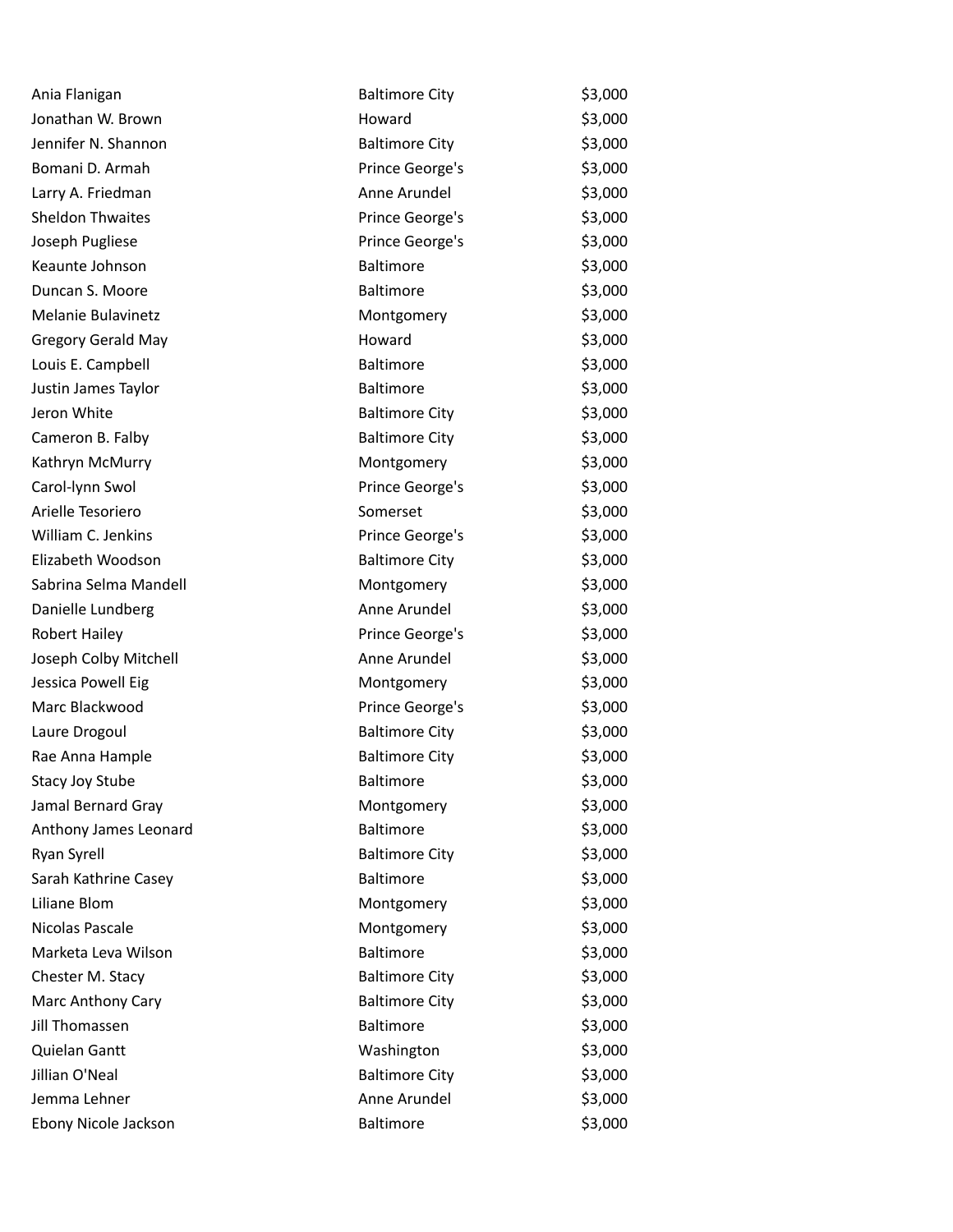| James R. Davies, Jr.           | Anne Arundel          | \$3,000 |
|--------------------------------|-----------------------|---------|
| Melissa Wimbish                | <b>Baltimore City</b> | \$3,000 |
| Brooke A. Haggerty             | Anne Arundel          | \$3,000 |
| Mia Holly Speight              | Prince George's       | \$3,000 |
| JacQuan Knox                   | <b>Baltimore</b>      | \$3,000 |
| Emily Karcher Schmitt          | Anne Arundel          | \$3,000 |
| John Pineda                    | Anne Arundel          | \$3,000 |
| Kassim Okusaga                 | Prince George's       | \$3,000 |
| Kirk Harrison Seese            | <b>Baltimore</b>      | \$3,000 |
| Adam Reed                      | Anne Arundel          | \$3,000 |
| Grace Doyle                    | <b>Baltimore</b>      | \$3,000 |
| Conor Brendan Mueller          | Harford               | \$3,000 |
| <b>Robert Watkins</b>          | <b>Baltimore City</b> | \$3,000 |
| <b>Alexander Andrew Peters</b> | Anne Arundel          | \$3,000 |
| Lisajoy Sachs                  | <b>Baltimore</b>      | \$3,000 |
| Douglas Segree                 | Anne Arundel          | \$3,000 |
| <b>Richard Kolm</b>            | <b>Baltimore City</b> | \$3,000 |
| Amy Raab Macaluso              | Anne Arundel          | \$3,000 |
| Michael K. Pendry              | Anne Arundel          | \$3,000 |
| Laura Moore                    | Anne Arundel          | \$3,000 |
| Jordan Sokel                   | Anne Arundel          | \$3,000 |
| Sahffi Lynne                   | <b>Baltimore</b>      | \$3,000 |
| Amadou Kouyate                 | <b>Baltimore</b>      | \$3,000 |
| Kimberly Cline                 | Anne Arundel          | \$3,000 |
| Benjamin Heemstra              | Anne Arundel          | \$3,000 |
| <b>Daniel Roberts</b>          | Prince George's       | \$3,000 |
| Catherine Lindquist            | Anne Arundel          | \$3,000 |
| Sally Wern Comport             | Anne Arundel          | \$3,000 |
| Samantha McGovern              | <b>Baltimore City</b> | \$3,000 |
| <b>Matthew Scott Clarke</b>    | Anne Arundel          | \$3,000 |
| Adele Schmidt                  | Montgomery            | \$3,000 |
| Jonathan Gosnell               | Anne Arundel          | \$3,000 |
| Jordan Lally                   | Harford               | \$3,000 |
| Deserea Martin Halfacer        | Wicomico              | \$3,000 |
| Mark Tyler Nobleman            | Montgomery            | \$3,000 |
| <b>Brian Jones</b>             | Kent                  | \$3,000 |
| Rebecca Anstine Smith          | Anne Arundel          | \$3,000 |
| <b>Christopher Hartung</b>     | <b>Baltimore City</b> | \$3,000 |
| David M. Cunningham            | <b>Baltimore City</b> | \$3,000 |
| Rosemarie Z. Law               | Wicomico              | \$3,000 |
| Lester Picker                  | Harford               | \$3,000 |
| <b>Brian Goddard</b>           | Anne Arundel          | \$3,000 |
| <b>Brandon Hardesty</b>        | Anne Arundel          | \$3,000 |
|                                |                       |         |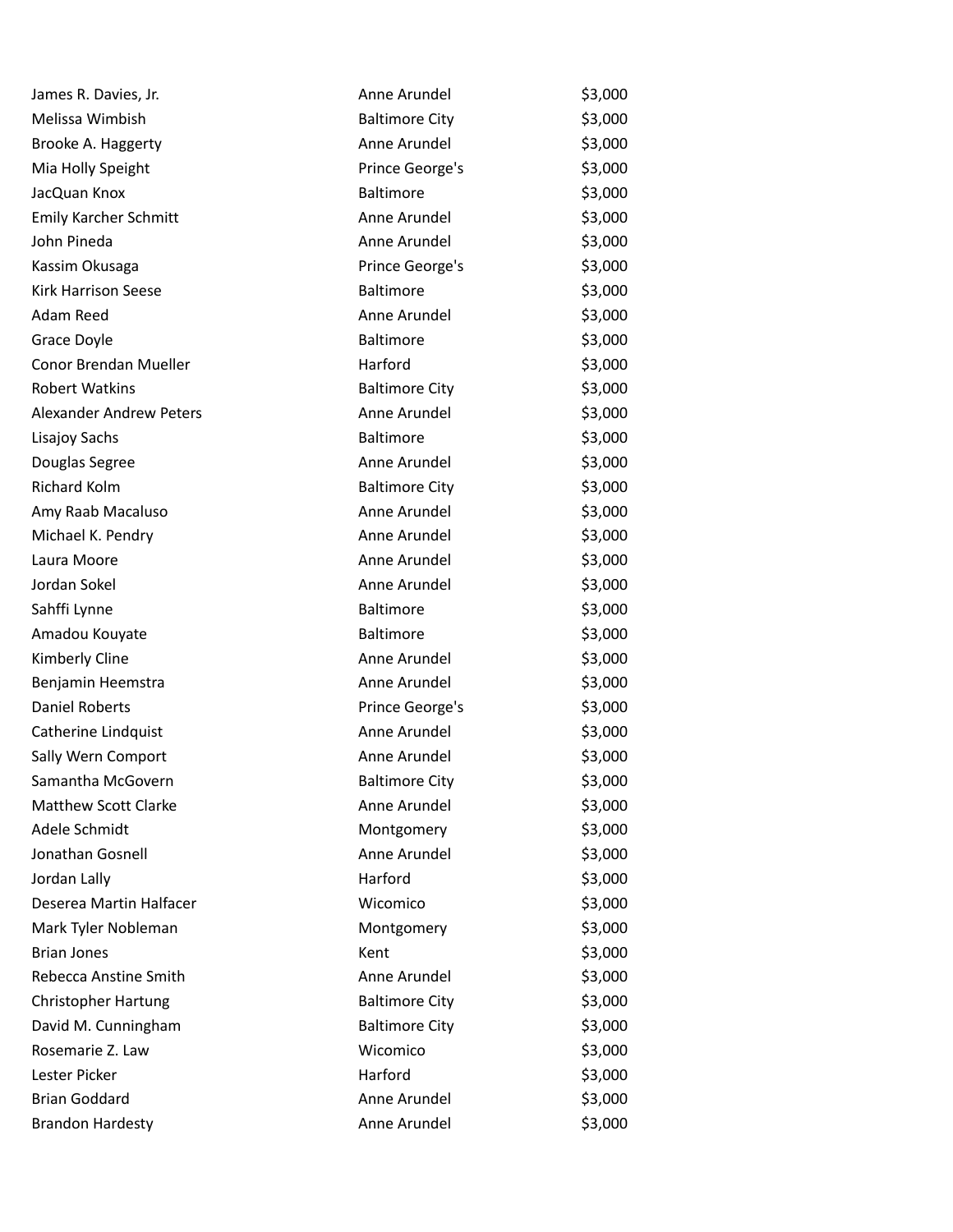| Michael Noonan             | Anne Arundel          | \$3,000 |
|----------------------------|-----------------------|---------|
| Jessica Myhre              | Prince George's       | \$3,000 |
| Hays P. Dowdy              | Montgomery            | \$3,000 |
| Jamie Kara Russell         | Wicomico              | \$3,000 |
| Stefan David Heuer         | Anne Arundel          | \$3,000 |
| Claudia P. Rogers          | Prince George's       | \$3,000 |
| JoAnne Moore               | <b>Baltimore City</b> | \$3,000 |
| Joseph Herrington-Palmer   | Montgomery            | \$3,000 |
| Keesun Kwon                | <b>Baltimore City</b> | \$3,000 |
| Rebecca Shin               | <b>Baltimore City</b> | \$3,000 |
| Jawatha Lashawn Hill       | Prince George's       | \$3,000 |
| Hannah Noyes               | <b>Baltimore City</b> | \$3,000 |
| <b>Stacy Moreland</b>      | St. Mary's            | \$3,000 |
| Caryl Henry Alexander      | Prince George's       | \$3,000 |
| Jamila Scarlett            | Montgomery            | \$3,000 |
| Jennifer Joan McCracken    | Prince George's       | \$3,000 |
| Benjamin S. Sherman        | Frederick             | \$3,000 |
| Patti White                | Anne Arundel          | \$3,000 |
| Nevan Pearson-Cody Wise    | Anne Arundel          | \$3,000 |
| Margaret Bennett Rorison   | <b>Baltimore City</b> | \$3,000 |
| Gabriel Dinsmoor           | <b>Baltimore City</b> | \$3,000 |
| Hope Shakya                | Anne Arundel          | \$3,000 |
| Annabel J. Alpers          | <b>Baltimore City</b> | \$3,000 |
| Kevin Maurice Wilson       | Prince George's       | \$3,000 |
| Nicole Boguslaw            | <b>Baltimore City</b> | \$3,000 |
| Maysa Leak                 | Baltimore             | \$3,000 |
| David Perkel               | Howard                | \$3,000 |
| MaryAnn Perkel             | Howard                | \$3,000 |
| Shelley Alexis Sabo        | Queen Anne's          | \$3,000 |
| Robel Alem                 | Prince George's       | \$3,000 |
| <b>Gregory Paul Malloy</b> | Alleghany             | \$3,000 |
| Patti K. Hegland           | Kent                  | \$3,000 |
| <b>Makis Bonds</b>         | Prince George's       | \$3,000 |
| Elizabeth Melvin           | Anne Arundel          | \$3,000 |
| Gabriel Flood              | Baltimore             | \$3,000 |
| Lexis Jordan               | Prince George's       | \$3,000 |
| Scot McKenzie              | Prince George's       | \$3,000 |
| Imani Wright               | Baltimore             | \$3,000 |
| Robert Rocheteau           | <b>Baltimore City</b> | \$3,000 |
| Dawn Ursula-Rachal         | Prince George's       | \$3,000 |
| Jay I. Armsworthy, Jr.     | St. Mary's            | \$3,000 |
| Mary Cameron Bach          | Anne Arundel          | \$3,000 |
| LaMario Jackson            | Prince George's       | \$3,000 |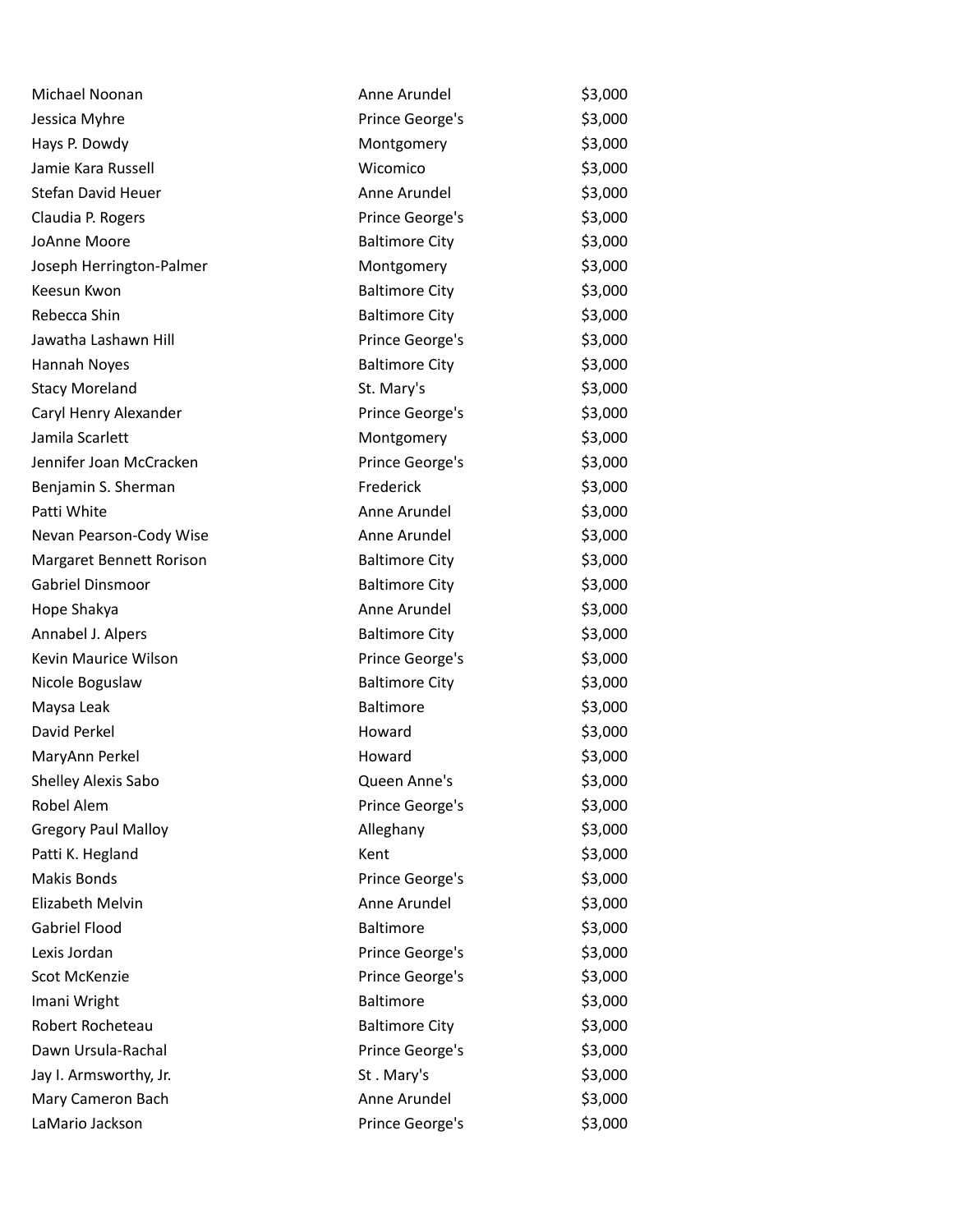| Amanda Allen              | Anne Arundel          | \$3,000 |
|---------------------------|-----------------------|---------|
| James Lenz                | Anne Arundel          | \$3,000 |
| Natasha Kelly             | Prince George's       | \$3,000 |
| Jeffrey Reed              | Baltimore             | \$3,000 |
| Julie Zeger-Paul          | Washington            | \$3,000 |
| Sara Speargas             | Anne Arundel          | \$3,000 |
| Andree Tullier            | Anne Arundel          | \$3,000 |
| Jenai Davis               | <b>Baltimore City</b> | \$3,000 |
| <b>Maurice Carroll</b>    | <b>Baltimore City</b> | \$3,000 |
| Aliana Bailey             | <b>Baltimore City</b> | \$3,000 |
| Clark Herman              | <b>Baltimore City</b> | \$3,000 |
| Javier Farias             | Montgomery            | \$3,000 |
| Max Eilbacher             | <b>Baltimore City</b> | \$3,000 |
| Steven Bergman            | Wicomico              | \$3,000 |
| Deanna Pratt              | Talbot                | \$3,000 |
| Naomi Hanna               | <b>Baltimore City</b> | \$3,000 |
| Jonathan Acosta           | Montgomery            | \$3,000 |
| Cecily Bumbray            | Montgomery            | \$3,000 |
| Anthony Jackson           | Anne Arundel          | \$3,000 |
| Farida Hughes             | <b>Baltimore</b>      | \$3,000 |
| <b>Matthew McConville</b> | Anne Arundel          | \$3,000 |
| Kamyar Arsani             | Montgomery            | \$3,000 |
| Crystal Freeman           | <b>Baltimore</b>      | \$3,000 |
| Aaron Hawkins             | Anne Arundel          | \$3,000 |
| Roquois Clarke            | Prince George's       | \$3,000 |
| David Brown               | <b>Baltimore</b>      | \$3,000 |
| Sophie Cabrera            | Montgomery            | \$3,000 |
| John Poulos               | Anne Arundel          | \$3,000 |
| Jordan Stocksdale         | Frederick             | \$3,000 |
| Ariel Messeca             | Frederick             | \$3,000 |
| Carl Grubbs               | <b>Baltimore</b>      | \$3,000 |
| Mark Schwemmer            | <b>Baltimore City</b> | \$3,000 |
| Donald Tebee              | <b>Baltimore City</b> | \$3,000 |
| Ashley Deckman            | Anne Arundel          | \$3,000 |
| Artkina Celestin          | Harford               | \$3,000 |
| Aine O'Doherty            | Baltimore             | \$3,000 |
| Sierra Sigmone            | Prince George's       | \$3,000 |
| Dan Gutstein              | Montgomery            | \$3,000 |
| Scott Hymes               | Anne Arundel          | \$3,000 |
| <b>Cresent Haynes</b>     | Prince George's       | \$3,000 |
| Jeffrey Shankle           | Carroll               | \$3,000 |
| <b>Ivy Parsons</b>        | <b>Baltimore City</b> | \$3,000 |
| Nizette Brennan           | Montgomery            | \$3,000 |
|                           |                       |         |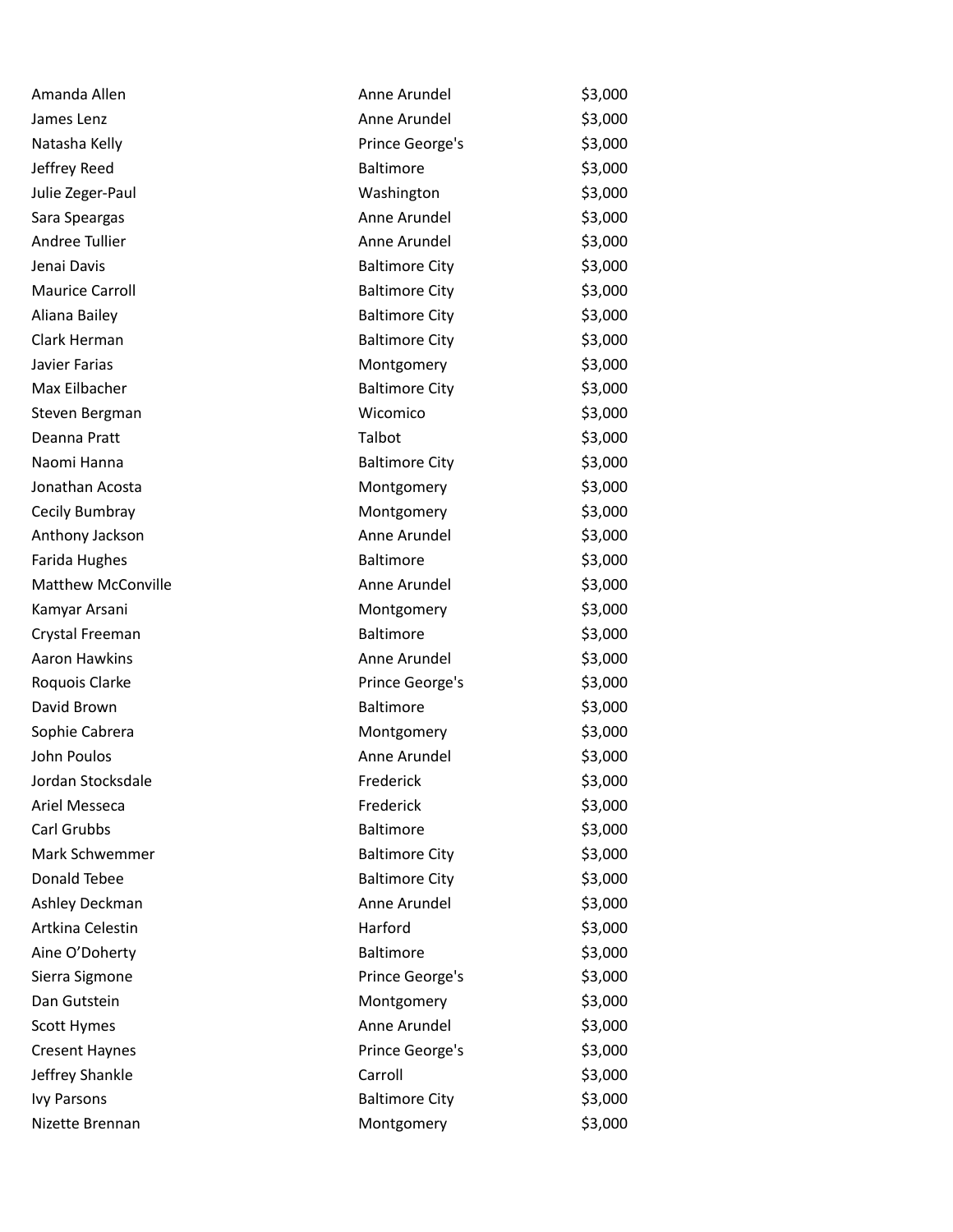| Jens Peterson           | Montgomery            | \$3,000 |
|-------------------------|-----------------------|---------|
| Kyana Graham            | Charles               | \$3,000 |
| Marvin Thompson         | <b>Baltimore City</b> | \$3,000 |
| Shavaun Hairston        | Prince George's       | \$3,000 |
| Linda Goss              | <b>Baltimore City</b> | \$3,000 |
| Justin Calhoun          | Frederick             | \$3,000 |
| <b>Eddie Lavin</b>      | Calvert               | \$3,000 |
| Edna Williams           | <b>Baltimore City</b> | \$3,000 |
| Michael McHenry         | Baltimore             | \$3,000 |
| <b>Hunter Hughes</b>    | Baltimore             | \$3,000 |
| Pamela Toutant          | Montgomery            | \$3,000 |
| Kenyetta Robinson       | Anne Arundel          | \$3,000 |
| Ariele Robinson         | Charles               | \$3,000 |
| Paul Ryan               | <b>Baltimore</b>      | \$3,000 |
| Daniel Zanes            | <b>Baltimore City</b> | \$3,000 |
| Christopher Frick       | <b>Baltimore City</b> | \$3,000 |
| Antonio Vega            | Montgomery            | \$3,000 |
| <b>Adam Arnwine</b>     | <b>Baltimore City</b> | \$3,000 |
| Donovan Myers           | <b>Baltimore</b>      | \$3,000 |
| Calvin Henry            | Prince George's       | \$3,000 |
| Dan Belay               | Montgomery            | \$3,000 |
| Kimise Lee              | Prince George's       | \$3,000 |
| Jason Crawford          | Anne Arundel          | \$3,000 |
| Faith Wilson            | Kent                  | \$3,000 |
| Sean Beachy             | Garrett               | \$3,000 |
| Maria-Theresa Fernandes | <b>Baltimore</b>      | \$3,000 |
| Charles Kavoossi        | Anne Arundel          | \$3,000 |
| Elwin Smith             | <b>Baltimore City</b> | \$3,000 |
| Kevin Little            | Prince George's       | \$3,000 |
| Annie Gill              | <b>Baltimore City</b> | \$3,000 |
| John Previti            | Montgomery            | \$3,000 |
| Alan Clingan            | Washington            | \$3,000 |
| Alla Borovskaia         | Howard                | \$3,000 |
| Marty Bouchard          | Anne Arundel          | \$3,000 |
| Amy Boone-McCreesh      | <b>Baltimore City</b> | \$3,000 |
| Sarah Tundermann        | <b>Baltimore City</b> | \$3,000 |
| Phaan Howng             | <b>Baltimore City</b> | \$3,000 |
| John Morogiello         | Montgomery            | \$3,000 |
| <b>Alison Carney</b>    | Prince George's       | \$3,000 |
| Mike Pugh               | Kent                  | \$3,000 |
| Joseph Cunliffe         | Montgomery            | \$3,000 |
| <b>Charles Lawrance</b> | Anne Arundel          | \$3,000 |
| Sarah Matthews          | Howard                | \$3,000 |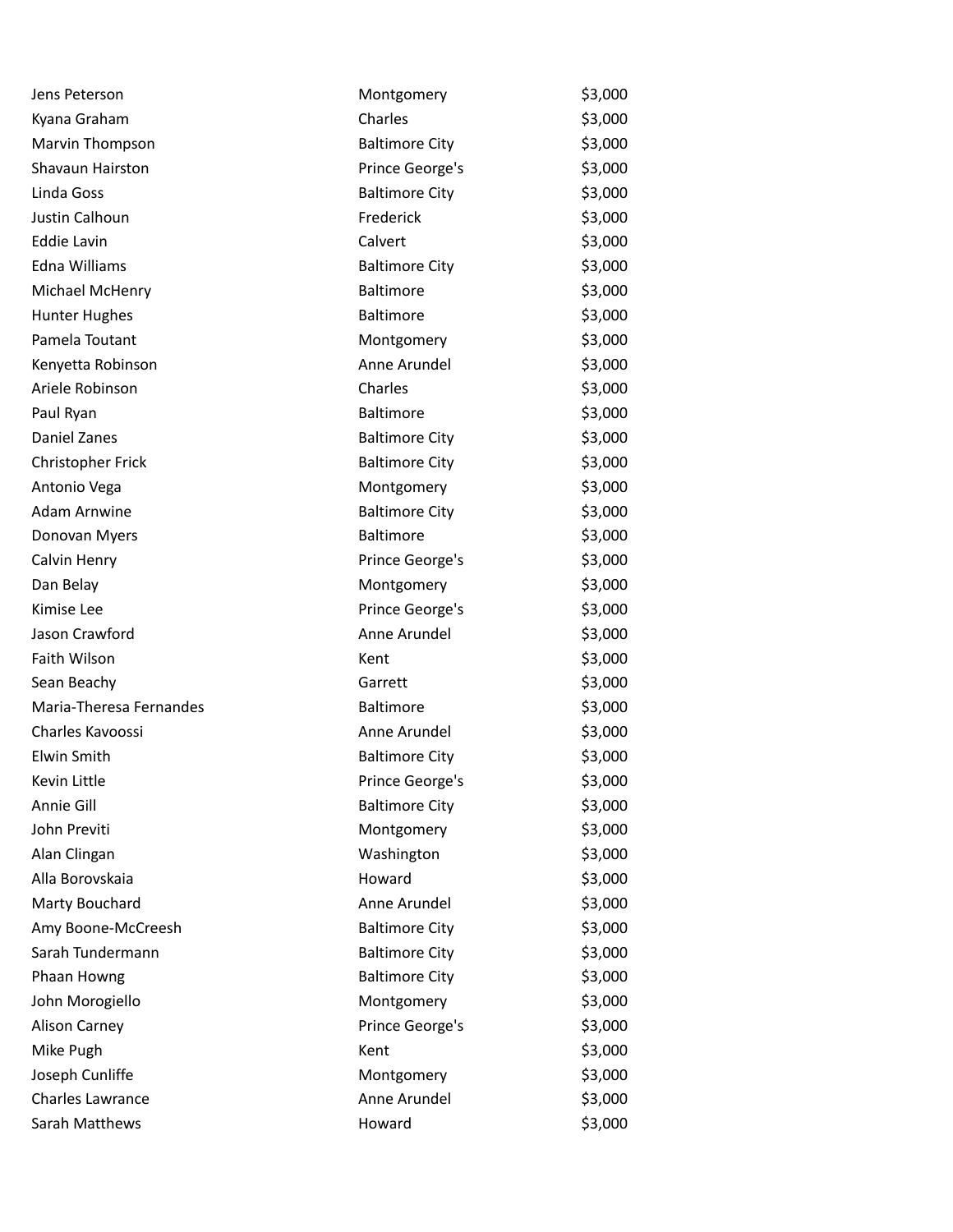| Clara Cornelius        | Prince George's       | \$3,000 |
|------------------------|-----------------------|---------|
| Michelle Puhl-Price    | Montgomery            | \$3,000 |
| Denee Barr             | Howard                | \$3,000 |
| Meredith Jiranek       | Anne Arundel          | \$3,000 |
| Artlisia Bibbs         | Prince George's       | \$3,000 |
| Michael Rosman         | <b>Baltimore</b>      | \$3,000 |
| John Bashengezi        | Montgomery            | \$3,000 |
| Kerry Holahan          | <b>Baltimore City</b> | \$3,000 |
| <b>Heather Rees</b>    | Cecil                 | \$3,000 |
| Mario Bonds            | Prince George's       | \$3,000 |
| <b>Bernard Johnson</b> | <b>Baltimore</b>      | \$3,000 |
| <b>Heather Hayes</b>   | Baltimore             | \$3,000 |
| Jacob Brandal          | Harford               | \$3,000 |
| Lonnie Ingram          | <b>Baltimore City</b> | \$3,000 |
| Rachel Nyakaana Blair  | Prince George's       | \$3,000 |
| Kevin Lebling          | Queen Anne's          | \$3,000 |
| Douglas Wise           | Anne Arundel          | \$3,000 |
| Eric Roberge           | Anne Arundel          | \$3,000 |
| Laura Seal             | Anne Arundel          | \$3,000 |
| Jennifer Hatfield      | Frederick             | \$3,000 |
| Amy Kellett            | Frederick             | \$3,000 |
| <b>Charlotte Hayes</b> | Anne Arundel          | \$3,000 |
| Parran Collery         | Calvert               | \$3,000 |
| Craig Amaral           | Anne Arundel          | \$3,000 |
| Jacqueline Pollauf     | <b>Baltimore</b>      | \$3,000 |
| Laura Lowe             | <b>Baltimore City</b> | \$3,000 |
| Linda Walls            | Kent                  | \$3,000 |
| Jay D'Annunzio         | Prince George's       | \$3,000 |
| Diondre Jackson        | <b>Baltimore</b>      | \$3,000 |
| Daniel Jarrell-Rourke  | Montgomery            | \$3,000 |
| Alyscia Cunningham     | Montgomery            | \$3,000 |
| Gretchen Walsh         | Harford               | \$3,000 |
| <b>Blake Conroy</b>    | Baltimore             | \$3,000 |
| Andria Cole            | Baltimore             | \$3,000 |
| Joseck Asikoye         | Prince George's       | \$3,000 |
| Stephen Santillan      | <b>Baltimore</b>      | \$3,000 |
| Laura Byrnes           | <b>Baltimore City</b> | \$3,000 |
| Schaun Champion        | Baltimore             | \$3,000 |
| Lisa Mathews           | <b>Baltimore City</b> | \$3,000 |
| <b>Brandt Dunn</b>     | Anne Arundel          | \$3,000 |
| Afolabi Oshunremi      | Anne Arundel          | \$3,000 |
| <b>Russell W Boes</b>  | <b>Baltimore City</b> | \$3,000 |
| Shahrzad Taavoni       | Baltimore             | \$3,000 |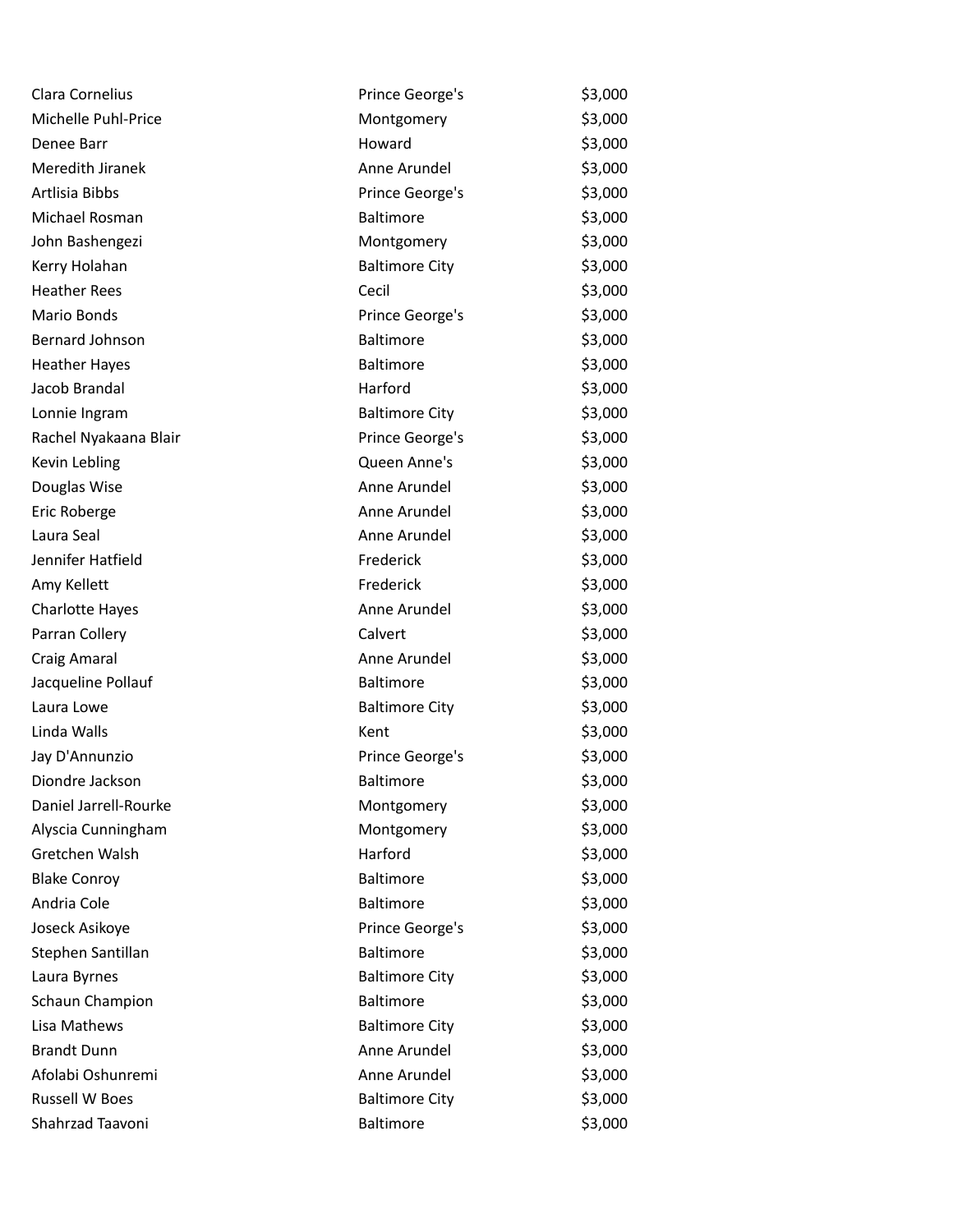| Jessica Yurkiewicz        | Harford               | \$3,000 |
|---------------------------|-----------------------|---------|
| John Pabis                | Frederick             | \$3,000 |
| Leigh Targaryen           | Cecil                 | \$3,000 |
| Alexander Markowski       | Montgomery            | \$3,000 |
| Christina Fitzgerald      | Dorchester            | \$3,000 |
| Bryan Ewald               | Anne Arundel          | \$3,000 |
| Diane Kinsley             | Anne Arundel          | \$3,000 |
| Opeyemi Owoeye            | Prince George's       | \$3,000 |
| Elena Johnston            | <b>Baltimore</b>      | \$3,000 |
| Joan McWilliams           | Queen Anne's          | \$3,000 |
| Mike Hasson               | Howard                | \$3,000 |
| Kimberly Scarfe           | <b>Baltimore City</b> | \$3,000 |
| Raven Reyes               | Anne Arundel          | \$3,000 |
| <b>Matthew Russo</b>      | Montgomery            | \$3,000 |
| Darab Behnam Shabahang    | Montgomery            | \$3,000 |
| Alif Laila                | Montgomery            | \$3,000 |
| Erick Antonio Benitez     | <b>Baltimore City</b> | \$3,000 |
| Laura Wortman             | <b>Baltimore City</b> | \$3,000 |
| Sol Leandry               | <b>Baltimore City</b> | \$3,000 |
| Kenneth Clark             | Prince George's       | \$3,000 |
| Pamela Woolford           | Howard                | \$3,000 |
| Candice Mowbray           | Baltimore             | \$3,000 |
| Romeir Mendez             | Baltimore             | \$3,000 |
| Rae'l Ba                  | <b>Baltimore City</b> | \$3,000 |
| Anna Foer                 | <b>Baltimore City</b> | \$3,000 |
| <b>Shelton Hawkins</b>    | Talbot                | \$3,000 |
| Lisa Rae Brooks           | Montgomery            | \$3,000 |
| Christine Thomas-O'Meally | <b>Baltimore City</b> | \$3,000 |
| Rebekah Heffron           | <b>Baltimore City</b> | \$3,000 |
| John Nichols              | Howard                | \$3,000 |
| Aaron Yealdhall           | Anne Arundel          | \$3,000 |
| Danielle Baker            | <b>Baltimore City</b> | \$3,000 |
| <b>Scott Brooks</b>       | <b>Baltimore City</b> | \$3,000 |
| Milana Borovskaia         | Howard                | \$3,000 |
| <b>Curran Hatleberg</b>   | Baltimore             | \$3,000 |
| Ariel Foster              | <b>Baltimore City</b> | \$3,000 |
| Jonathan Stone            | Anne Arundel          | \$3,000 |
| Patrick McMinn            | <b>Baltimore City</b> | \$3,000 |
| Onyinye Alheri            | <b>Baltimore City</b> | \$3,000 |
| Andrew Freed              | <b>Baltimore</b>      | \$3,000 |
| Rowan Bathurst            | <b>Baltimore City</b> | \$3,000 |
| Jada Simpson              | Baltimore             | \$3,000 |
| Patrick Smith             | Frederick             | \$3,000 |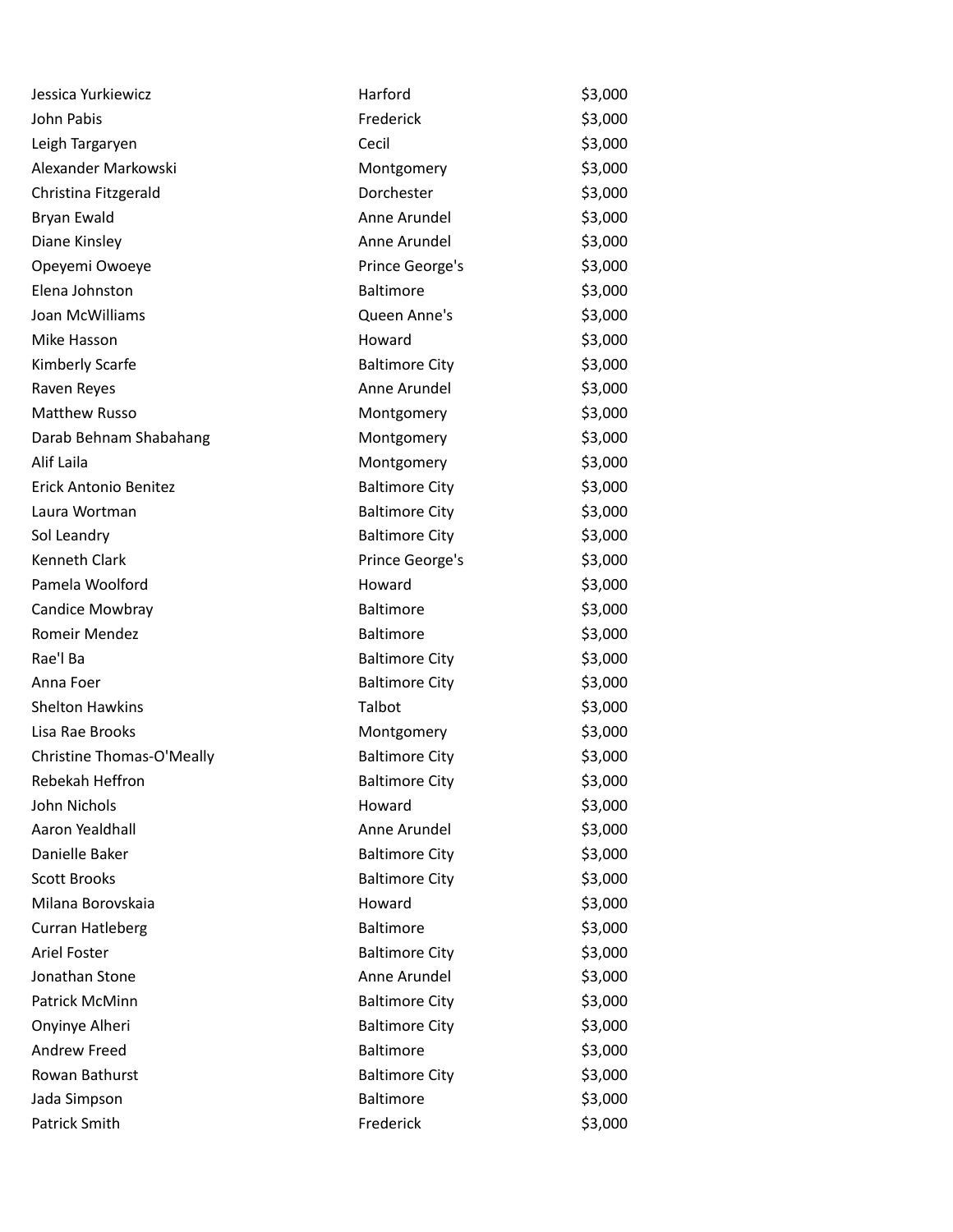| Norman Shankle            | <b>Baltimore</b>      | \$3,000  |
|---------------------------|-----------------------|----------|
| Andrei Pidkivka           | Montgomery            | \$3,000  |
| Solomia Gorokhivska       | Montgomery            | \$3,000  |
| Lindsay Lowery            | Queen Anne's          | \$3,000  |
| Jeff Stern                | <b>Baltimore City</b> | \$3,000  |
| Desire' DuBose            | Prince George's       | \$3,000  |
| Claire Cherry             | Anne Arundel          | \$3,000  |
| Donna Whitaker            | Prince George's       | \$3,000  |
| <b>Brian Bomster-Jabs</b> | <b>Baltimore</b>      | \$3,000  |
| Shanelle Harrison         | Howard                | \$3,000  |
| Michelle Lillie           | Anne Arundel          | \$3,000  |
| <b>Herbert Kinobe</b>     | <b>Baltimore</b>      | \$3,000  |
| John Shepard              | <b>Baltimore City</b> | \$3,000  |
| Diane Macklin             | <b>Baltimore City</b> | \$3,000  |
| Masih Amadi               | <b>Baltimore</b>      | \$3,000  |
| Leslie Holt               | Prince George's       | \$3,000  |
| Britt Olsen-Ecker         | <b>Baltimore City</b> | \$3,000  |
| Bobby Woody               | <b>Baltimore City</b> | \$3,000  |
| Jordan Levine             | Baltimore             | \$3,000  |
| Jessica Deskin            | Anne Arundel          | \$3,000  |
| Isaiah Hite               | Anne Arundel          | \$3,000  |
| Solomon Asfaw             | Montgomery            | \$3,000  |
| Alexander Li              | <b>Baltimore City</b> | \$3,000  |
| Karin Soden               | <b>Baltimore City</b> | \$3,000  |
| <b>Marian Glebes</b>      | <b>Baltimore City</b> | \$3,000  |
| <b>Brian Simms</b>        | Baltimore             | \$3,000  |
| Kasean Reeves             | <b>Baltimore City</b> | \$3,000  |
| <b>Eric Hicks</b>         | <b>Baltimore City</b> | \$3,000  |
| Cathy DiToro              | <b>Baltimore City</b> | \$3,000  |
| Nathan Birch              | <b>Baltimore City</b> | \$3,000  |
| <b>Chase DeForest</b>     | Prince George's       | \$3,000  |
| Randell Hunt Prothro JR   | Washington            | \$3,000  |
| Chris Kamsch              | <b>Baltimore City</b> | \$3,000  |
| Rachel Thomas             | St. Mary's            | \$3,000  |
| Dirk Joseph               | <b>Baltimore City</b> | \$3,000  |
| Marquis Gasque            | Anne Arundel          | \$3,000  |
| Anthony Staiti            | <b>Baltimore City</b> | \$3,000  |
| Samantha Sethi            | <b>Baltimore City</b> | \$3,000  |
| D'Metrius Rice            | <b>Baltimore City</b> | \$3,000  |
| Peter Redgrave            | <b>Baltimore City</b> | \$3,000  |
| Matthew Long              | Frederick             | \$3,000  |
| Andrew Hladky             | Montgomery            | \$3,000  |
| Art League of Ocean City  | Worcester             | \$37,500 |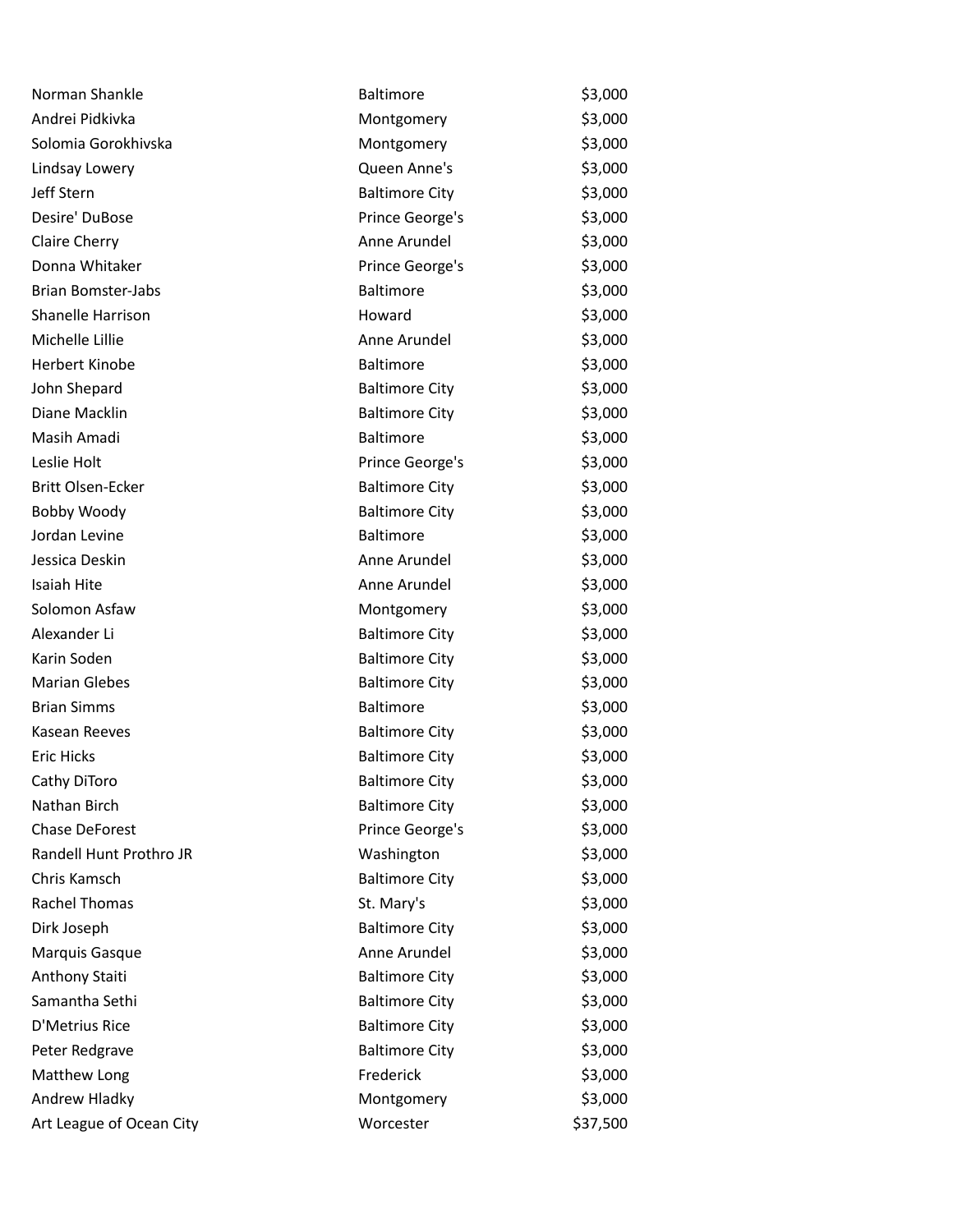| Kent Cultural Alliance                                                   | Kent                  | \$21,672 |
|--------------------------------------------------------------------------|-----------------------|----------|
|                                                                          | Kent                  | \$750    |
|                                                                          | Kent                  | \$750    |
| Somerset County Arts Council                                             | Somerset              | \$7,500  |
| Arts and Humanities Council of Montgomery                                | Montgomery            | \$77,922 |
| County                                                                   | Montgomery            | \$750    |
|                                                                          | Montgomery            | \$750    |
| The Commissioners of Leonardtown                                         | St. Mary's            | \$1,875  |
| <b>Howard County Arts Council</b>                                        | Howard                | \$16,617 |
| Town of Bel Air                                                          | Harford               | \$14,878 |
| Frederick Arts Council                                                   | Frederick             | \$30,000 |
| Allegany Arts Council                                                    | Allegany              | \$11,250 |
| Queen Anne's County Arts Council Inc.                                    | Queen Anne's          | \$40,422 |
|                                                                          | Queen Anne's          | \$750    |
|                                                                          | Queen Anne's          | \$750    |
| Salisbury Wicomico Arts Council                                          | Wicomico              | \$30,000 |
| Annapolis Arts District                                                  | Anne Arundel          | \$8,775  |
| Salisbury Arts and Entertainment District, Inc.                          | Wicomico              | \$11,250 |
| Dorchester Center for the Arts                                           | Dorchester            | \$5,325  |
| Baltimore Office of Promotion and Arts                                   | <b>Baltimore City</b> | \$18,750 |
| Arts Council of Anne Arundel County                                      | Anne Arundel          | \$77,922 |
|                                                                          | Anne Arundel          | \$750    |
|                                                                          | Anne Arundel          | \$750    |
| Uprooted Dance, Inc.                                                     | Montgomery            | \$6,750  |
| Magfest, Inc.                                                            | <b>Baltimore City</b> | \$95,189 |
| Open Works, Inc.                                                         | <b>Baltimore City</b> | \$87,311 |
| Fusion Partnerships, Inc. (on behalf of Youth<br>Resiliency Institute)   | <b>Baltimore City</b> | \$52,980 |
| Young Artists of America, Inc.                                           | Montgomery            | \$10,500 |
| Fusion Partnerships, Inc. (on behalf of Writers<br>in Baltimore Schools) | <b>Baltimore City</b> | \$25,000 |
| <b>World Arts Focus</b>                                                  | Prince George's       | \$75,000 |
| Wheaton Wonders, Inc.                                                    | Montgomery            | \$1,444  |
| The City of Frederick                                                    | Frederick             | \$26,250 |
| Waterfowl Festival, Inc.                                                 | Talbot                | \$9,750  |
| Washington Revels, Inc.                                                  | Montgomery            | \$18,531 |
| Vagabond Players, Inc.                                                   | <b>Baltimore City</b> | \$4,500  |
| Urban Choral Arts Society, Inc.                                          | <b>Baltimore City</b> | \$9,500  |
| Towson Arts Collective, Inc.                                             | Baltimore             | \$2,625  |
| Theatre Consortium of Silver Spring                                      | Montgomery            | \$8,579  |
| The American Visionary Art Museum, Inc.                                  | <b>Baltimore City</b> | \$37,500 |
| Strathmore Hall Foundation, Inc.                                         | Montgomery            | \$56,250 |
| Strand Theater Company, Inc.                                             | <b>Baltimore City</b> | \$6,375  |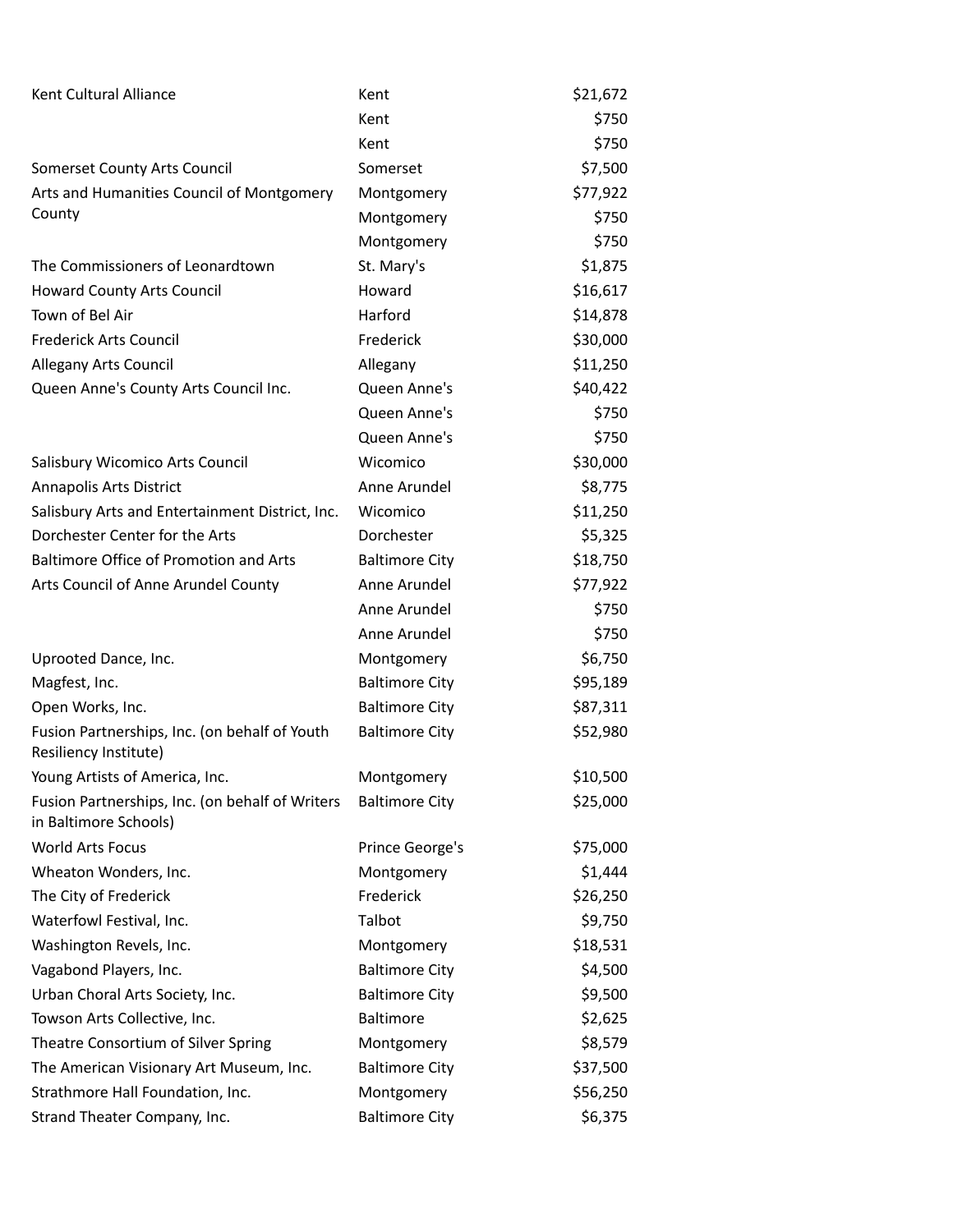| Story Tapestries, Inc.                                                  | Montgomery            | \$31,899 |
|-------------------------------------------------------------------------|-----------------------|----------|
| SoCo Arts Lab, Incorporated                                             | Anne Arundel          | \$2,000  |
| Single Carrot Theatre, Inc.                                             | <b>Baltimore City</b> | \$41,250 |
| Silver Spring Town Center, Inc.                                         | Montgomery            | \$3,750  |
| Sandy Spring Museum, Inc.                                               | Montgomery            | \$10,333 |
| Round House Theatre, Inc.                                               | Montgomery            | \$22,500 |
| Rockville Little Theatre, Inc.                                          | Montgomery            | \$1,350  |
| Queen Anne's Chorale, Inc.                                              | Queen Anne's          | \$12,600 |
| Pyramid Atlantic, Inc.                                                  | Prince George's       | \$2,250  |
| Puppet Co.                                                              | Montgomery            | \$5,625  |
| The Producers Club of Maryland, Inc.                                    | <b>Baltimore City</b> | \$37,500 |
| Prince George's African-American Museum<br>and Cultural Center          | Prince George's       | \$22,500 |
| Potomac Valley Youth Orchestra                                          | Montgomery            | \$34,000 |
| Potomac Playmakesrs, Inc.                                               | Washington            | \$3,500  |
| Port Tobacco Playesr, Inc.                                              | Charles               | \$6,000  |
| Performing Arts Association of Linthicum                                | Anne Arundel          | \$750    |
| Patuxent Lapidary Guild, Inc.                                           | Anne Arundel          | \$10,351 |
| Patapsco Valley Chapter of SPEBSQA, Inc                                 | Harford               | \$1,500  |
| Passager                                                                | Baltimore             | \$1,500  |
| PACC, Inc.                                                              | Montgomery            | \$3,875  |
| OuterArts Maryland, Inc.                                                | Kent                  | \$15,000 |
| Orfeia Vocla Ensemble                                                   | Montgomery            | \$3,675  |
| <b>Olney Theatre Corporation</b>                                        | Montgomery            | \$30,000 |
| New Wave Singers of Baltimore, Inc.                                     | <b>Baltimore City</b> | \$2,250  |
| New Orchestra of Washington, Inc.                                       | Montgomery            | \$6,488  |
| New Moon Theater                                                        | <b>Baltimore</b>      | \$3,750  |
| Neighborhood Creative Arts Center                                       | Charles               | \$56,200 |
| National Philharmonic Orchestra & Chorale of<br>Montgomery County, Inc. | Montgomery            | \$19,196 |
| Muse 360, Inc.                                                          | <b>Baltimore City</b> | \$22,500 |
| Montgomery Philharmonic, Inc.                                           | Montgomery            | \$1,875  |
| Mid Atlantic Youth Ballet and Center for Dance<br>Education, Inc.       | Baltimore             | \$15,000 |
| Maryland Theatre Association, Inc.                                      | Washington            | \$7,500  |
| Maryland Conservatory of Music, Inc.                                    | Harford               | \$13,215 |
| Maryland Classical Dance Academy                                        | Harford               | \$5,000  |
| Maryland Art Place                                                      | <b>Baltimore City</b> | \$7,500  |
| ManneqART, Inc.                                                         | Howard                | \$3,750  |
| Magical Experiences Arts Company, Ltd.                                  | <b>Baltimore City</b> | \$3,008  |
| Lyrica Classic Entertainment Inc                                        | <b>Baltimore City</b> | \$6,300  |
| Lyric Foundation, Inc.                                                  | <b>Baltimore City</b> | \$9,375  |
| Lumina Studio Theatre, Inc.                                             | Montgomery            | \$20,250 |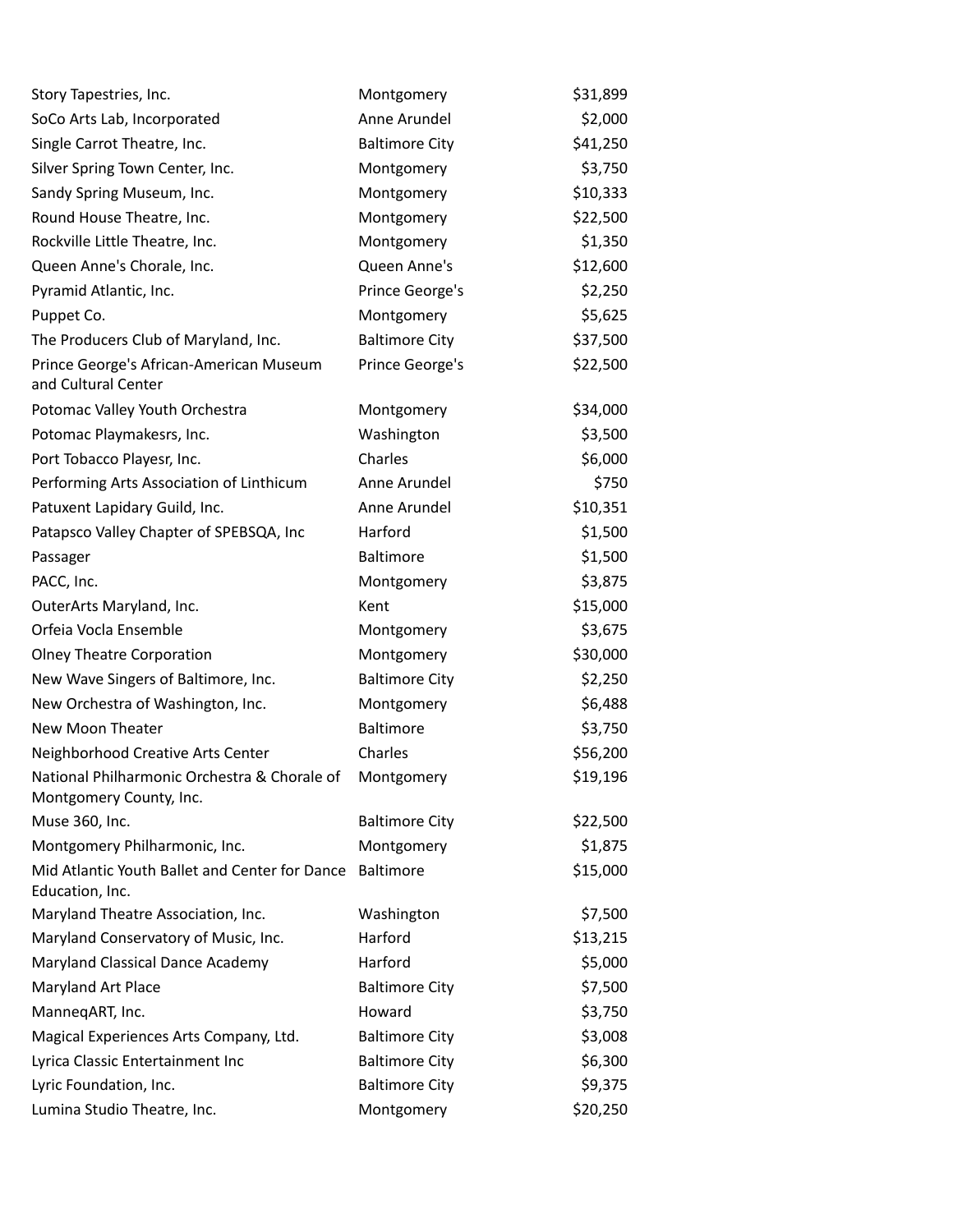| Londontowne Symphony Orchestra, Inc.                                    | Anne Arundel          | \$2,925  |
|-------------------------------------------------------------------------|-----------------------|----------|
| London Town Foundation                                                  | Anne Arundel          | \$29,475 |
| Lights, Camera, Action Production,s Inc.                                | Harford               | \$675    |
| Life Journeys Writers Club, Inc.                                        | Charles               | \$5,000  |
| Le Mondo, Inc.                                                          | <b>Baltimore City</b> | \$12,900 |
| Kolot Halev                                                             | Montgomery            | \$7,725  |
| Kent Island Federation of Arts, Inc.                                    | Queen Anne's          | \$2,000  |
| Italian Cultural Center, Inc.                                           | Baltimore             | \$3,000  |
| Iron Crow Theatre                                                       | <b>Baltimore City</b> | \$6,169  |
| Interact Story Theatre Education Association,<br>Inc.                   | Montgomery            | \$3,750  |
| Institute of Musical Traditions                                         | Montgomery            | \$7,500  |
| Inscape, Inc.                                                           | Prince George's       | \$15,000 |
| Inner Arbor Trust, inc.                                                 | Howard                | \$1,463  |
| Imagination Stage, Inc.                                                 | Montgomery            | \$37,500 |
| Icarus Quartet                                                          | <b>Baltimore City</b> | \$900    |
| House of Music Education                                                | Prince George's       | \$17,000 |
| Hippodrom Foundation, Inc.                                              | <b>Baltimore City</b> | \$7,500  |
| Harford Ballet Company                                                  | Harford               | \$3,750  |
| Hamilton Arts Collective, Inc.                                          | <b>Baltimore City</b> | \$5,022  |
| Greater Baltimore Cultural Alliance                                     | <b>Baltimore City</b> | \$15,000 |
| Glen Echo Park Partership for Arts and Culture,<br>Inc.                 | Montgomery            | \$30,000 |
| <b>Garrett Lakes Arts Festival</b>                                      | Garrett               | \$19,862 |
| Garfield Center Foundation, Inc.                                        | Kent                  | \$45,375 |
| Frederick Regional Youth Orchestra, Inc.                                | Frederick             | \$9,509  |
| Frederick Book Arts Center, Inc.                                        | Frederick             | \$5,000  |
| <b>Francis Poulenc Trio</b>                                             | Kent                  | \$5,000  |
| Flying V, Ltd.                                                          | Montgomery            | \$13,313 |
| Fluid Movement, Inc.                                                    | <b>Baltimore City</b> | \$7,500  |
| Fiddle Puppet Dancers, Inc., dba Footworks<br>Percussive Dance Ensemble | Anne Arundel          | \$5,250  |
| <b>Endangered Species Theatre Project</b>                               | Frederick             | \$14,100 |
| <b>Embassy Theatre Corporation</b>                                      | Alleghany             | \$5,400  |
| Downtown Frederick Partnership, Inc.                                    | Frederick             | \$1,500  |
| Docs in Progress, Inc.                                                  | Montgomery            | \$7,924  |
| District5, Inc.                                                         | Montgomery            | \$5,000  |
| Cumberland Summer Theatre, Inc                                          | Alleghany             | \$15,000 |
| Cultural Academy for Excellence, Inc.                                   | Prince George's       | \$21,760 |
| Creative Nomads, Ltd.                                                   | <b>Baltimore City</b> | \$5,000  |
| Creative Alliance, Inc.                                                 | <b>Baltimore City</b> | \$9,000  |
| Create Arts Center, Inc.                                                | Montgomery            | \$63,000 |
| Community Concerts at Second, Inc.                                      | <b>Baltimore City</b> | \$5,250  |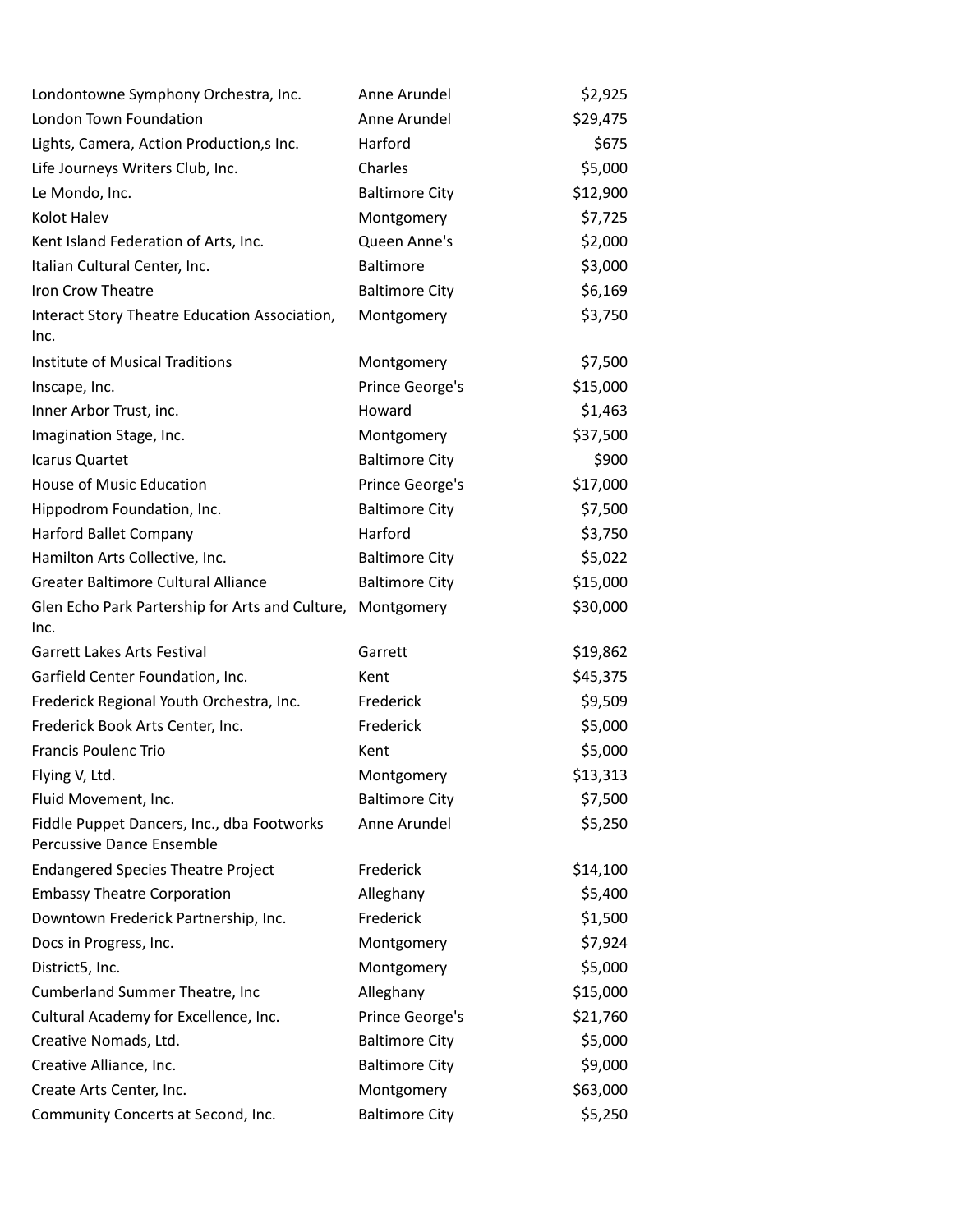| Columbia Orchestra of Howard County, Inc.             | Howard                | \$1,425  |
|-------------------------------------------------------|-----------------------|----------|
| Columbia Center for Theatrical Arts, Inc.             | Howard                | \$45,000 |
| Coalition for African Americans in the                | Prince George's       | \$3,750  |
| Clancy Works, Inc.                                    | Montgomery            | \$29,625 |
| CityLit Project, Inc.                                 | <b>Baltimore City</b> | \$1,725  |
| Children's Theatre of Annapolis, Inc.                 | Anne Arundel          | \$54,750 |
| Children's Playhouse of May                           | Baltimore             | \$3,000  |
| Children's Chorus of Maryland, Inc.                   | Baltimore             | \$63,750 |
| <b>Chestertown RiverArts</b>                          | Kent                  | \$7,500  |
| Chesapeake Shakespeare Company                        | <b>Baltimore City</b> | \$37,500 |
| The Chesapeake Orchestra, Inc.                        | St. Mary's            | \$7,500  |
| Chesapeake Film Festival                              | Talbot                | \$7,500  |
| Chesapeake Arts Center, Inc.                          | Anne Arundel          | \$15,000 |
| The Chamber Jazz Society, Inc.                        | <b>Baltimore City</b> | \$9,750  |
| <b>Central Maryland Singers</b>                       | Howard                | \$2,625  |
| Central Baltimore Partnership, Inc.                   | <b>Baltimore City</b> | \$1,350  |
| Center Stage Associates, Inc.                         | <b>Baltimore City</b> | \$51,750 |
| Carpe Diem Arts, Inc.                                 | Montgomery            | \$7,738  |
| Candlelight Concert Society, Inc.                     | Howard                | \$3,750  |
| Brown Box Theatre Project, Inc.                       | Worcester             | \$5,625  |
| Beyond the Natural Foundation, Inc.                   | Baltimore             | \$10,000 |
| Best Medicine Rep, Inc.                               | Montgomery            | \$1,685  |
| Bel Cantanti Opera                                    | Montgomery            | \$3,750  |
| <b>Bay Country Chorus</b>                             | Talbot                | \$1,500  |
| Baltimore Theatre Project Inc.                        | <b>Baltimore City</b> | \$18,880 |
| Baltimore Symphony Orchestra, Inc.                    | <b>Baltimore City</b> | \$37,500 |
| Baltimore Science Fiction Sociey, Inc.                | Harford               | \$5,000  |
| Baltimore Rock Opera Society, Inc.                    | <b>Baltimore City</b> | \$9,696  |
| Baltimore Museum of Art                               | <b>Baltimore City</b> | \$75,000 |
| Baltimore Historical Trust, Inc.                      | <b>Baltimore</b>      | \$5,000  |
| <b>Baltimore Concert Opera</b>                        | <b>Baltimore City</b> | \$20,738 |
| Baltimore Clayworks, Inc.                             | <b>Baltimore City</b> | \$11,183 |
| <b>Baltimore Choral Arts Soceiety</b>                 | <b>Baltimore City</b> | \$7,500  |
| Baltimore Chapter Barbershop Harmony<br>Society, Inc. | <b>Baltimore City</b> | \$500    |
| Baltimore Archetecture Foundation, Inc.               | <b>Baltimore City</b> | \$7,500  |
| <b>Bach Concert Series</b>                            | <b>Baltimore City</b> | \$10,760 |
| Authentic Community Theatre, Inc.                     | Washington            | \$3,375  |
| Audrey Herman Spotlighters Theatre                    | <b>Baltimore City</b> | \$14,250 |
| Artpreneurs, Inc.                                     | Montgomery            | \$18,750 |
| Artivate                                              | Montgomery            | \$29,336 |
| Art Works Studio Schook, Inc.                         | Prince George's       | \$20,579 |
| Art Institute and Gallery, Inc.                       | Wicomico              | \$6,000  |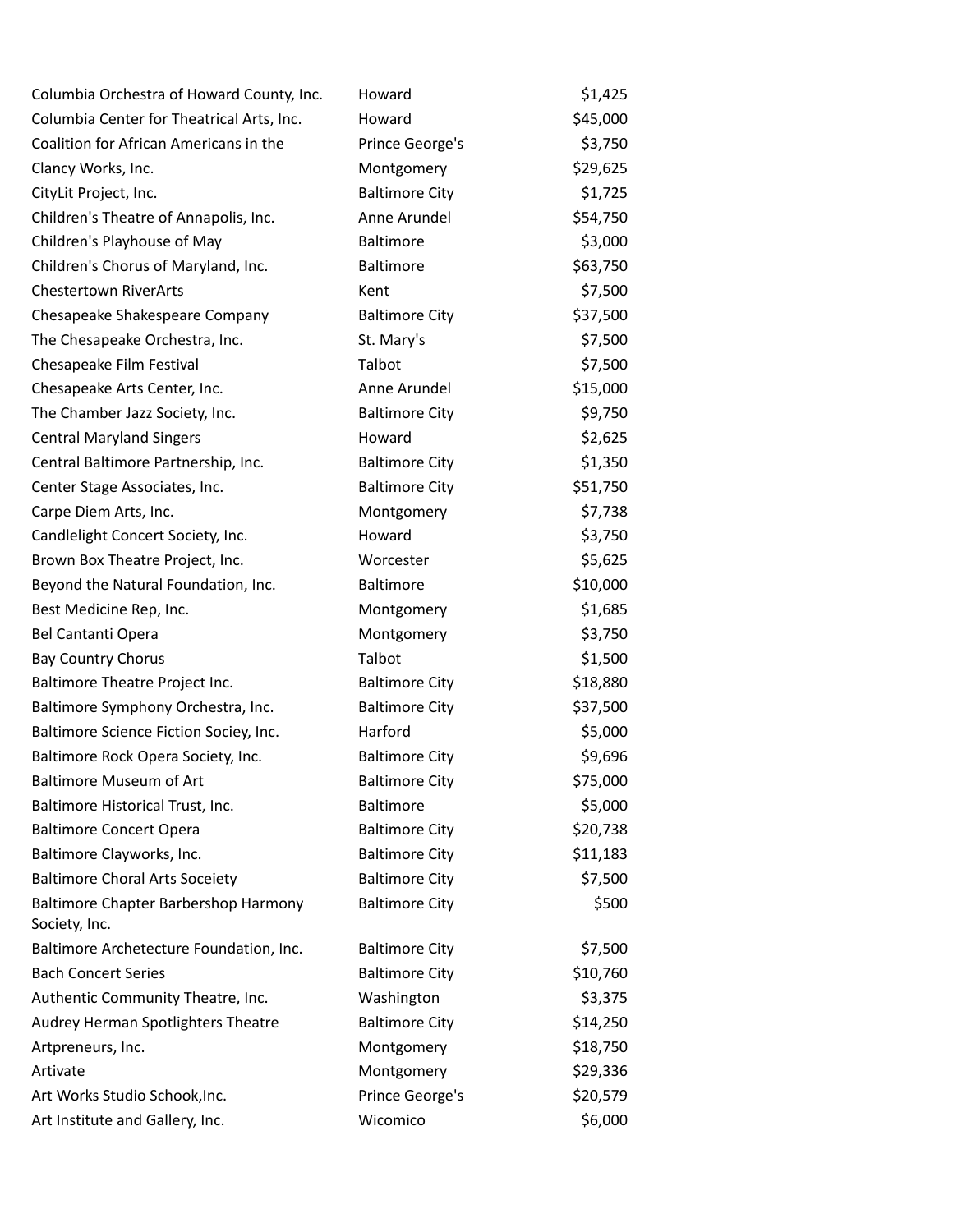| Annapolsi Summer Garden Theatre, Inc.                     | Anne Arundel          | \$5,025  |
|-----------------------------------------------------------|-----------------------|----------|
| Annapolis Shakespeare Company, Inc.                       | Anne Arundel          | \$37,500 |
| Annapolis Opera Company                                   | Anne Arundel          | \$7,500  |
| The Angelwing Project, Inc.                               | Baltimore             | \$2,500  |
| Amazing Theatre Company, Inc.                             | Howard                | \$7,969  |
| Amaranthine Museum Les Harrid Foundation                  | <b>Baltimore City</b> | \$750    |
| AFI Silver Theatre and Cultural Center                    | Montgomery            | \$75,000 |
| Adventure Theatre, Inc.                                   | Montgomery            | \$30,000 |
| Academy Art Museum                                        | Talbot                | \$15,263 |
| No Limit Staging, LLC                                     | Charles               | \$3,000  |
| Prince Georges Contemporary Ballet Theater                | Prince George's       | \$10,000 |
| Havre de Grace Arts Collective                            | Harford               | \$3,750  |
| The Peale Center for Baltimore History and                | <b>Baltimore City</b> | \$15,375 |
| The Next Ice Age, Inc.                                    | <b>Baltimore City</b> | \$3,375  |
| The National String Symphonia                             | Frederick             | \$2,813  |
| The Metropolitan Center for the Visual Arts,              | Montgomery            | \$37,500 |
| The International Association of Blacks In<br>Dance, Inc. | Montgomery            | \$22,502 |
| The Free Theatre Corp.                                    | Montgomery            | \$5,000  |
| The Frederick Children's Chorus, Inc.                     | Frederick             | \$4,500  |
| The Everyman Theatre, Incorporated                        | <b>Baltimore City</b> | \$56,250 |
| The Delaplaine Arts Center, Inc.                          | Frederick             | \$4,950  |
| The Dance Exchange, Inc.                                  | Montgomery            | \$11,250 |
| The Ballet Theatre of Maryland, Incorporated              | Anne Arundel          | \$15,000 |
| The Art Glass Center, Glen Echo                           | Montgomery            | \$1,950  |
| Annapolis Chorlae                                         | Anne Arundel          | \$37,629 |
| <b>Molly Moores</b>                                       | <b>Baltimore City</b> | \$3,000  |
| Paul Spires                                               | Prince George's       | \$3,000  |
| John H. Macarthur, Sr.                                    | Montgomery            | \$3,000  |
| Abby Becker                                               | <b>Baltimore City</b> | \$3,000  |
| Ramon Tasat                                               | Montgomery            | \$3,000  |
| Karen Lee Anderson                                        | Anne Arundel          | \$3,000  |
| Mercedes Estrada                                          | Prince George's       | \$3,000  |
| <b>Stephen Charles Bloom</b>                              | Montgomery            | \$3,000  |
| <b>Briana Smith</b>                                       | Montgomery            | \$3,000  |
| Josette Young                                             | Prince George's       | \$3,000  |
| Isabel Cunningham                                         | Harford               | \$3,000  |
| <b>Christopher Holmes</b>                                 | Prince George's       | \$3,000  |
| Jeffrey Mark Thompson                                     | Anne Arundel          | \$3,000  |
| Phillip T. Wiggins                                        | Montgomery            | \$3,000  |
| Cristina Thompson                                         | Anne Arundel          | \$3,000  |
| <b>Emmanuel Trifilio</b>                                  | Prince George's       | \$3,000  |
| Jessica Henkin                                            | Prince George's       | \$3,000  |